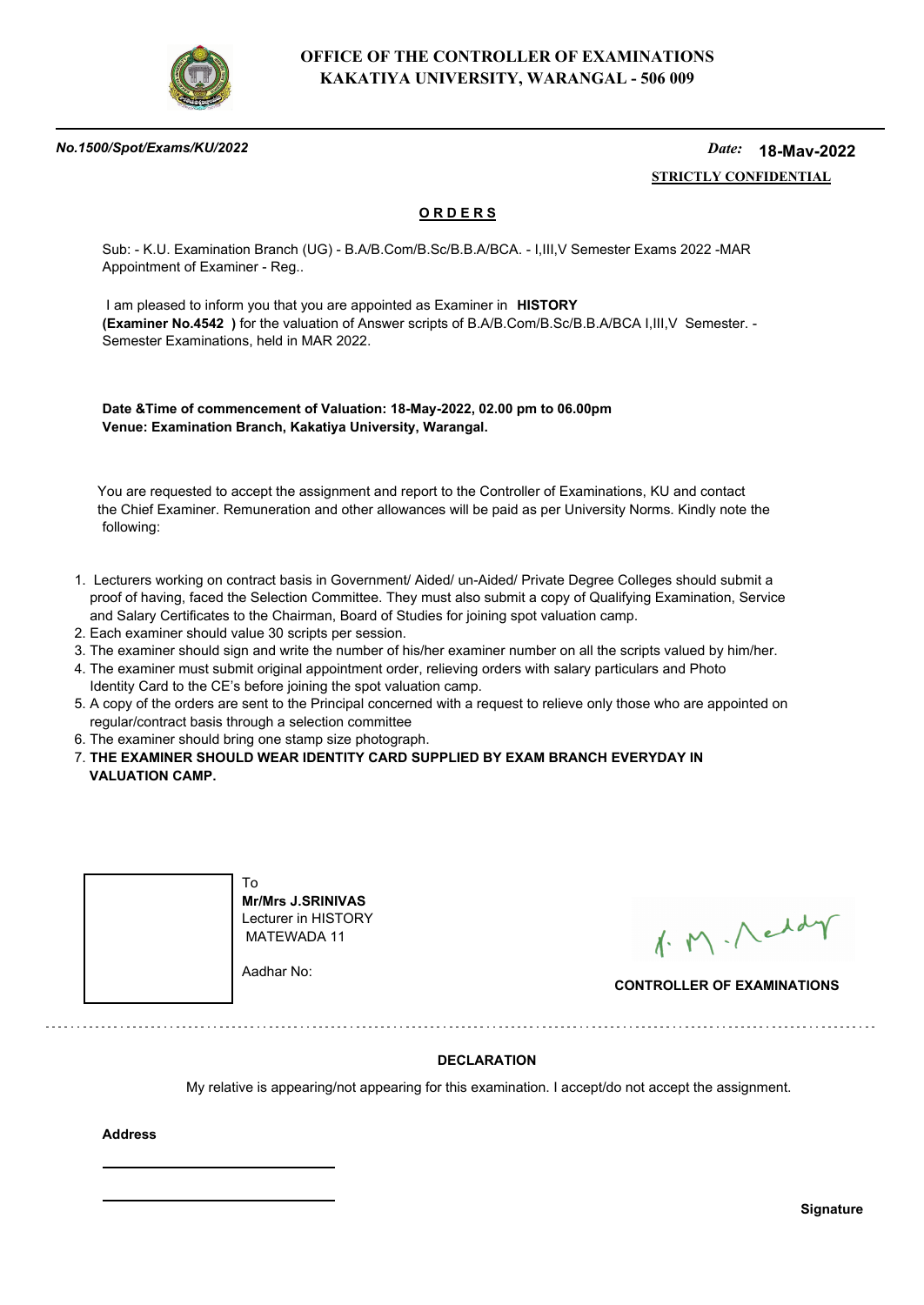

#### *No.1500/Spot/Exams/KU/2022*

#### *Date:*  **STRICTLY CONFIDENTIAL 18-May-2022**

## **O R D E R S**

Sub: - K.U. Examination Branch (UG) - B.A/B.Com/B.Sc/B.B.A/BCA. - I,III,V Semester Exams 2022 -MAR Appointment of Examiner - Reg..

 I am pleased to inform you that you are appointed as Examiner in **HISTORY (Examiner No.4568 )** for the valuation of Answer scripts of B.A/B.Com/B.Sc/B.B.A/BCA I,III,V Semester. - Semester Examinations, held in MAR 2022.

**Date &Time of commencement of Valuation: 18-May-2022, 02.00 pm to 06.00pm Venue: Examination Branch, Kakatiya University, Warangal.**

 You are requested to accept the assignment and report to the Controller of Examinations, KU and contact the Chief Examiner. Remuneration and other allowances will be paid as per University Norms. Kindly note the following:

- 1. Lecturers working on contract basis in Government/ Aided/ un-Aided/ Private Degree Colleges should submit a proof of having, faced the Selection Committee. They must also submit a copy of Qualifying Examination, Service and Salary Certificates to the Chairman, Board of Studies for joining spot valuation camp.
- 2. Each examiner should value 30 scripts per session.
- 3. The examiner should sign and write the number of his/her examiner number on all the scripts valued by him/her.
- 4. The examiner must submit original appointment order, relieving orders with salary particulars and Photo Identity Card to the CE's before joining the spot valuation camp.
- 5. A copy of the orders are sent to the Principal concerned with a request to relieve only those who are appointed on regular/contract basis through a selection committee
- 6. The examiner should bring one stamp size photograph.
- 7. **THE EXAMINER SHOULD WEAR IDENTITY CARD SUPPLIED BY EXAM BRANCH EVERYDAY IN VALUATION CAMP.**



**Mr/Mrs J RAVINDER REDDY** Lecturer in HISTORY WSARDHANNAPET 1

Aadhar No:

1. M. Neddy

**CONTROLLER OF EXAMINATIONS**

### **DECLARATION**

My relative is appearing/not appearing for this examination. I accept/do not accept the assignment.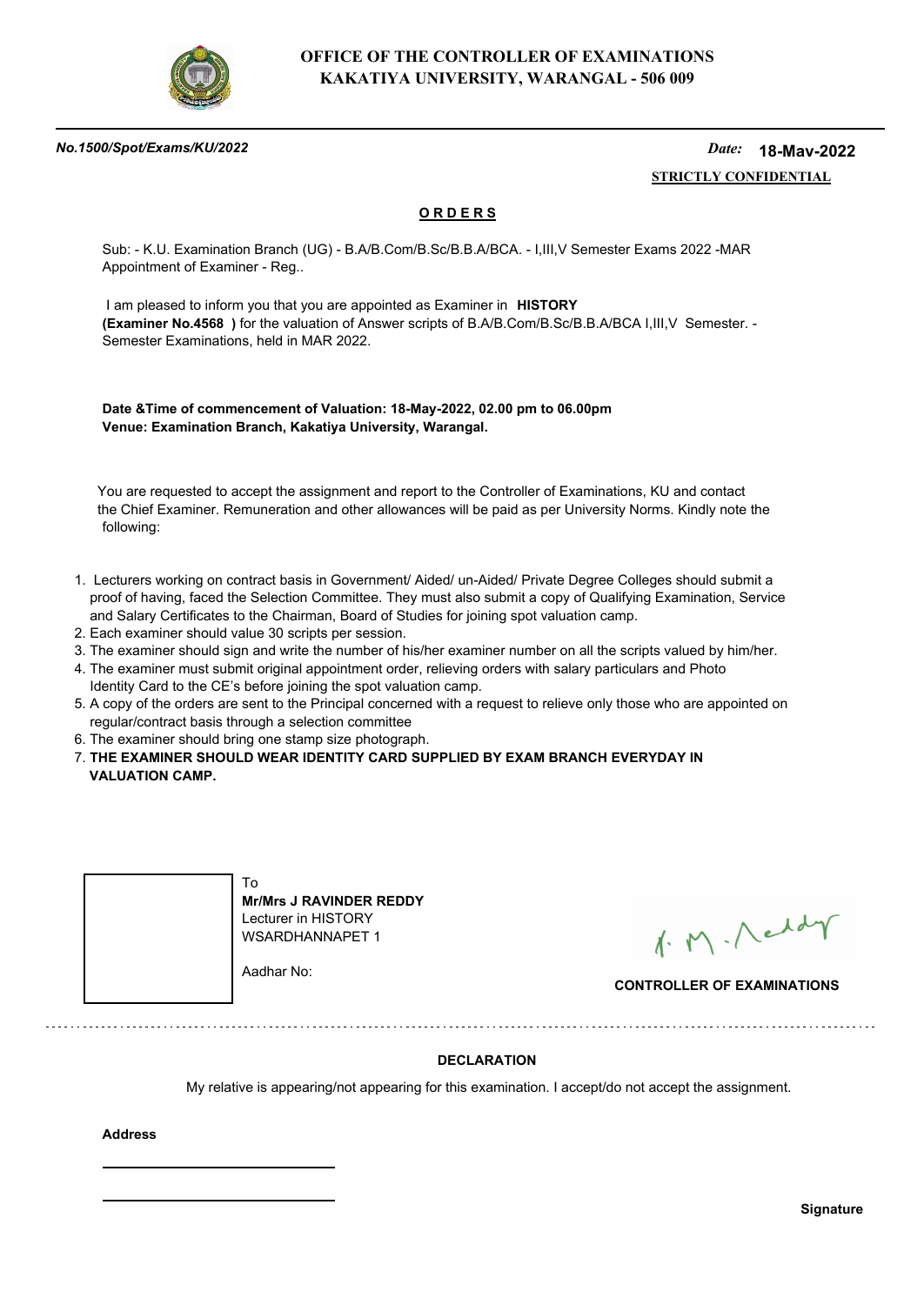

#### *No.1500/Spot/Exams/KU/2022*

#### *Date:*  **STRICTLY CONFIDENTIAL 18-May-2022**

## **O R D E R S**

Sub: - K.U. Examination Branch (UG) - B.A/B.Com/B.Sc/B.B.A/BCA. - I,III,V Semester Exams 2022 -MAR Appointment of Examiner - Reg..

 I am pleased to inform you that you are appointed as Examiner in **HISTORY (Examiner No.4524 )** for the valuation of Answer scripts of B.A/B.Com/B.Sc/B.B.A/BCA I,III,V Semester. - Semester Examinations, held in MAR 2022.

**Date &Time of commencement of Valuation: 18-May-2022, 02.00 pm to 06.00pm Venue: Examination Branch, Kakatiya University, Warangal.**

 You are requested to accept the assignment and report to the Controller of Examinations, KU and contact the Chief Examiner. Remuneration and other allowances will be paid as per University Norms. Kindly note the following:

- 1. Lecturers working on contract basis in Government/ Aided/ un-Aided/ Private Degree Colleges should submit a proof of having, faced the Selection Committee. They must also submit a copy of Qualifying Examination, Service and Salary Certificates to the Chairman, Board of Studies for joining spot valuation camp.
- 2. Each examiner should value 30 scripts per session.
- 3. The examiner should sign and write the number of his/her examiner number on all the scripts valued by him/her.
- 4. The examiner must submit original appointment order, relieving orders with salary particulars and Photo Identity Card to the CE's before joining the spot valuation camp.
- 5. A copy of the orders are sent to the Principal concerned with a request to relieve only those who are appointed on regular/contract basis through a selection committee
- 6. The examiner should bring one stamp size photograph.
- 7. **THE EXAMINER SHOULD WEAR IDENTITY CARD SUPPLIED BY EXAM BRANCH EVERYDAY IN VALUATION CAMP.**



**Mr/Mrs A. HARIBABU** Lecturer in HISTORY WARAGNAL 8

Aadhar No:

1. M. Neddy

**CONTROLLER OF EXAMINATIONS**

### **DECLARATION**

My relative is appearing/not appearing for this examination. I accept/do not accept the assignment.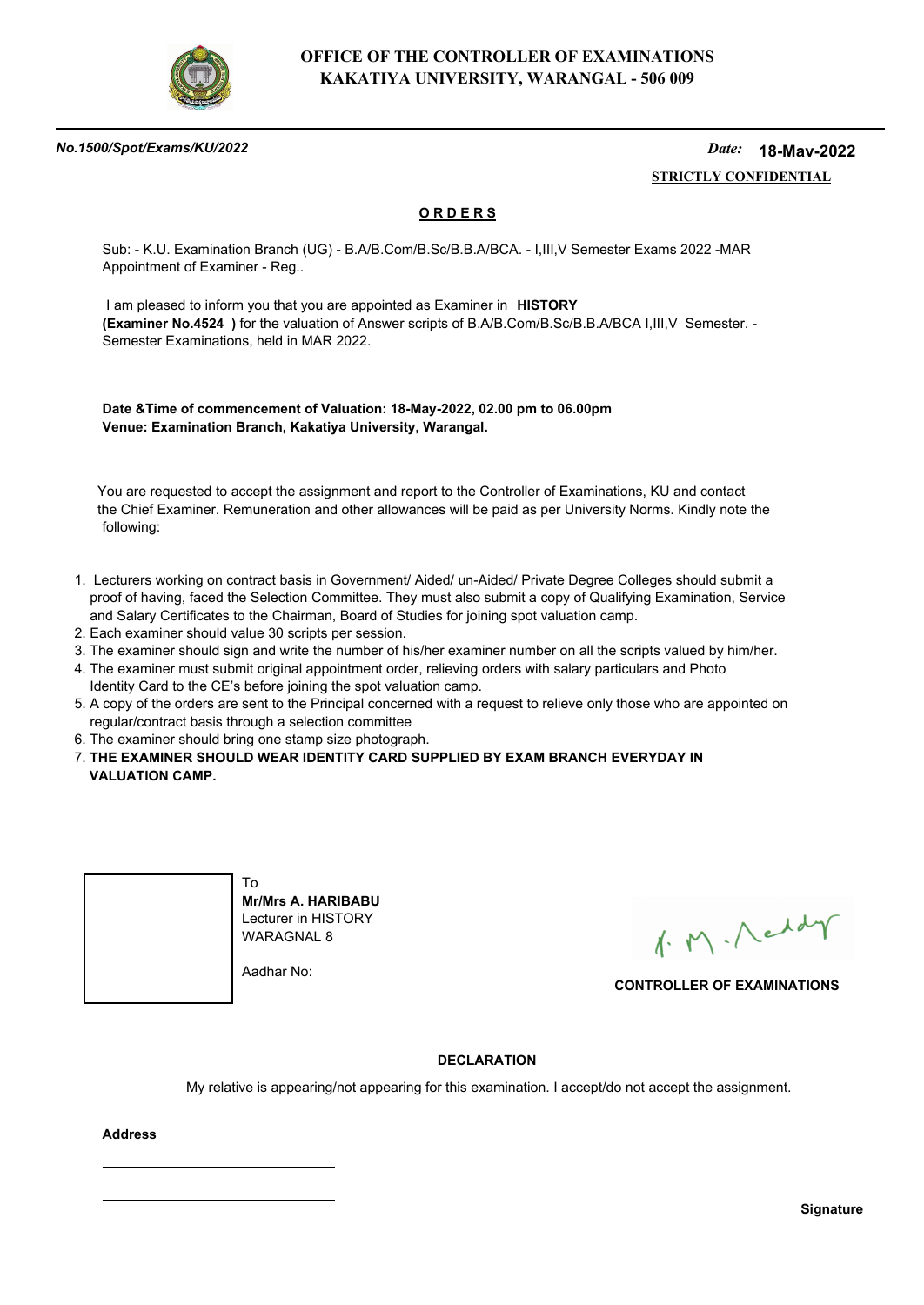

#### *No.1500/Spot/Exams/KU/2022*

#### *Date:*  **STRICTLY CONFIDENTIAL 18-May-2022**

## **O R D E R S**

Sub: - K.U. Examination Branch (UG) - B.A/B.Com/B.Sc/B.B.A/BCA. - I,III,V Semester Exams 2022 -MAR Appointment of Examiner - Reg..

 I am pleased to inform you that you are appointed as Examiner in **HISTORY (Examiner No.4521 )** for the valuation of Answer scripts of B.A/B.Com/B.Sc/B.B.A/BCA I,III,V Semester. - Semester Examinations, held in MAR 2022.

**Date &Time of commencement of Valuation: 18-May-2022, 02.00 pm to 06.00pm Venue: Examination Branch, Kakatiya University, Warangal.**

 You are requested to accept the assignment and report to the Controller of Examinations, KU and contact the Chief Examiner. Remuneration and other allowances will be paid as per University Norms. Kindly note the following:

- 1. Lecturers working on contract basis in Government/ Aided/ un-Aided/ Private Degree Colleges should submit a proof of having, faced the Selection Committee. They must also submit a copy of Qualifying Examination, Service and Salary Certificates to the Chairman, Board of Studies for joining spot valuation camp.
- 2. Each examiner should value 30 scripts per session.
- 3. The examiner should sign and write the number of his/her examiner number on all the scripts valued by him/her.
- 4. The examiner must submit original appointment order, relieving orders with salary particulars and Photo Identity Card to the CE's before joining the spot valuation camp.
- 5. A copy of the orders are sent to the Principal concerned with a request to relieve only those who are appointed on regular/contract basis through a selection committee
- 6. The examiner should bring one stamp size photograph.
- 7. **THE EXAMINER SHOULD WEAR IDENTITY CARD SUPPLIED BY EXAM BRANCH EVERYDAY IN VALUATION CAMP.**



**Mr/Mrs Dr.B.HATHIRAM** Lecturer in HISTORY THORRUR 7

Aadhar No:

1. M. Neddy

**CONTROLLER OF EXAMINATIONS**

### **DECLARATION**

My relative is appearing/not appearing for this examination. I accept/do not accept the assignment.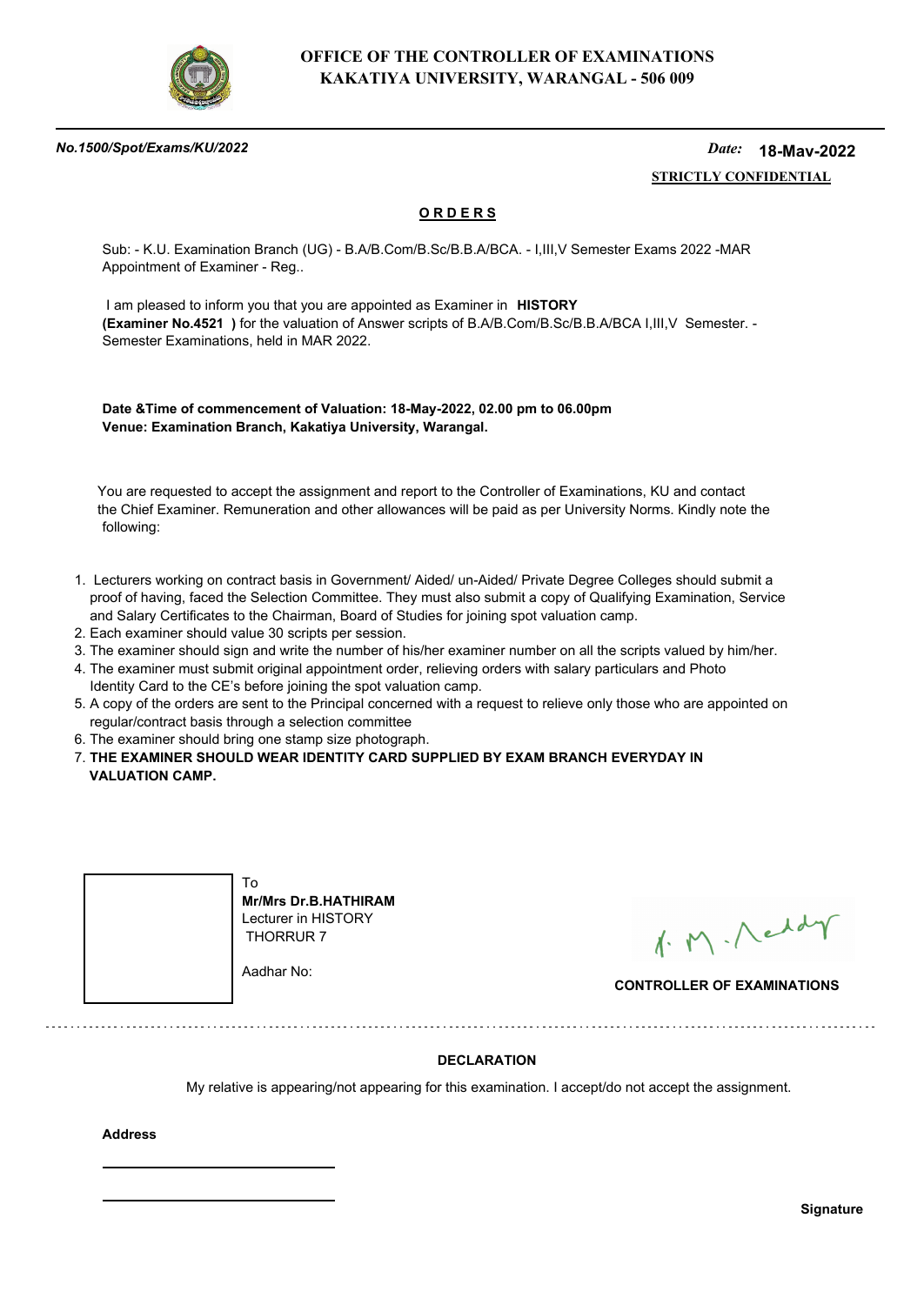

#### *No.1500/Spot/Exams/KU/2022*

#### *Date:*  **STRICTLY CONFIDENTIAL 18-May-2022**

## **O R D E R S**

Sub: - K.U. Examination Branch (UG) - B.A/B.Com/B.Sc/B.B.A/BCA. - I,III,V Semester Exams 2022 -MAR Appointment of Examiner - Reg..

 I am pleased to inform you that you are appointed as Examiner in **HISTORY (Examiner No.4531 )** for the valuation of Answer scripts of B.A/B.Com/B.Sc/B.B.A/BCA I,III,V Semester. - Semester Examinations, held in MAR 2022.

**Date &Time of commencement of Valuation: 18-May-2022, 02.00 pm to 06.00pm Venue: Examination Branch, Kakatiya University, Warangal.**

 You are requested to accept the assignment and report to the Controller of Examinations, KU and contact the Chief Examiner. Remuneration and other allowances will be paid as per University Norms. Kindly note the following:

- 1. Lecturers working on contract basis in Government/ Aided/ un-Aided/ Private Degree Colleges should submit a proof of having, faced the Selection Committee. They must also submit a copy of Qualifying Examination, Service and Salary Certificates to the Chairman, Board of Studies for joining spot valuation camp.
- 2. Each examiner should value 30 scripts per session.
- 3. The examiner should sign and write the number of his/her examiner number on all the scripts valued by him/her.
- 4. The examiner must submit original appointment order, relieving orders with salary particulars and Photo Identity Card to the CE's before joining the spot valuation camp.
- 5. A copy of the orders are sent to the Principal concerned with a request to relieve only those who are appointed on regular/contract basis through a selection committee
- 6. The examiner should bring one stamp size photograph.
- 7. **THE EXAMINER SHOULD WEAR IDENTITY CARD SUPPLIED BY EXAM BRANCH EVERYDAY IN VALUATION CAMP.**



**Mr/Mrs Dr.L.INDIRA DEVI** Lecturer in HISTORY

1. M. Neddy

**CONTROLLER OF EXAMINATIONS**

### **DECLARATION**

My relative is appearing/not appearing for this examination. I accept/do not accept the assignment.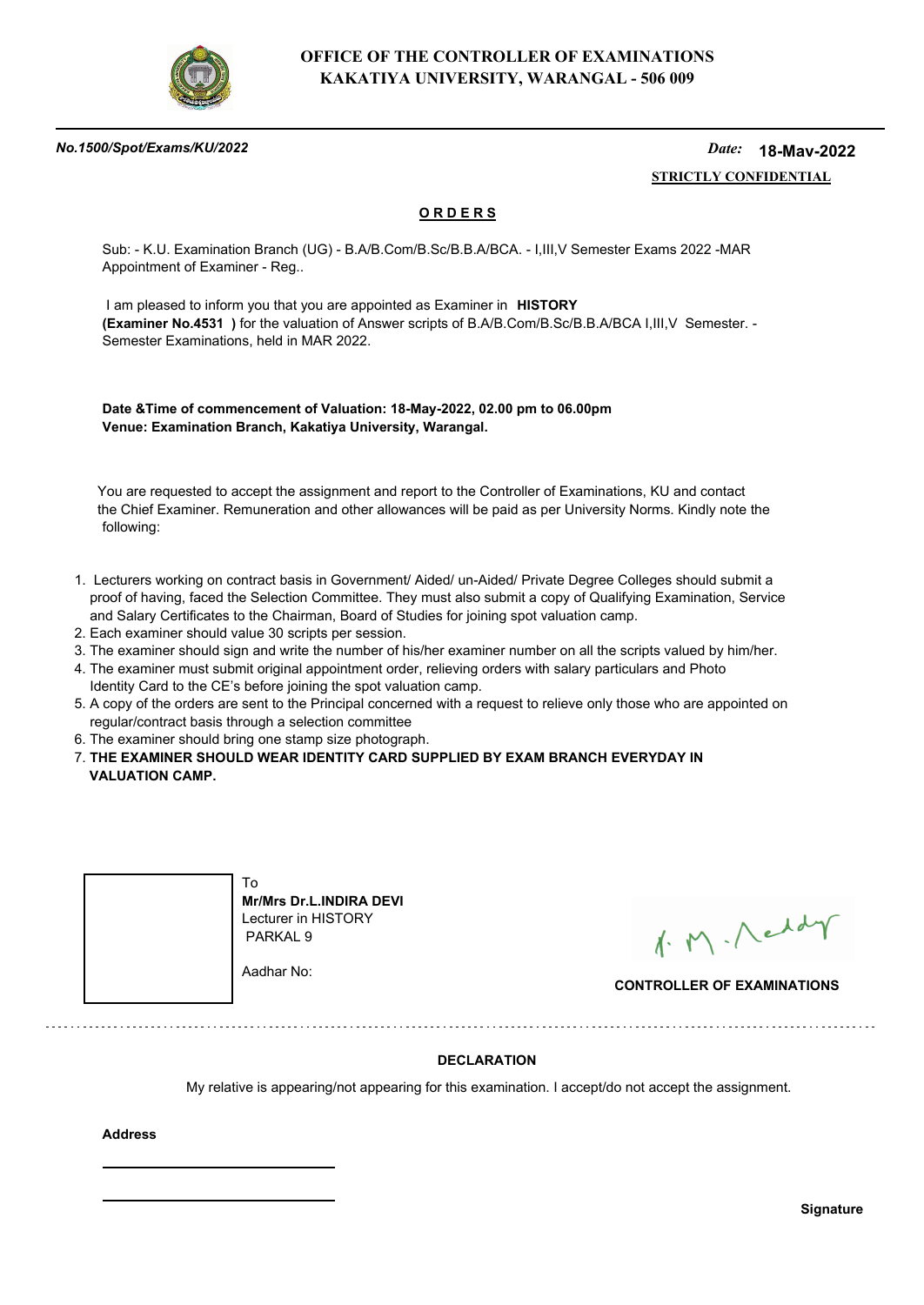

#### *No.1500/Spot/Exams/KU/2022*

#### *Date:*  **STRICTLY CONFIDENTIAL 18-May-2022**

## **O R D E R S**

Sub: - K.U. Examination Branch (UG) - B.A/B.Com/B.Sc/B.B.A/BCA. - I,III,V Semester Exams 2022 -MAR Appointment of Examiner - Reg..

 I am pleased to inform you that you are appointed as Examiner in **HISTORY (Examiner No.4545 )** for the valuation of Answer scripts of B.A/B.Com/B.Sc/B.B.A/BCA I,III,V Semester. - Semester Examinations, held in MAR 2022.

**Date &Time of commencement of Valuation: 18-May-2022, 02.00 pm to 06.00pm Venue: Examination Branch, Kakatiya University, Warangal.**

 You are requested to accept the assignment and report to the Controller of Examinations, KU and contact the Chief Examiner. Remuneration and other allowances will be paid as per University Norms. Kindly note the following:

- 1. Lecturers working on contract basis in Government/ Aided/ un-Aided/ Private Degree Colleges should submit a proof of having, faced the Selection Committee. They must also submit a copy of Qualifying Examination, Service and Salary Certificates to the Chairman, Board of Studies for joining spot valuation camp.
- 2. Each examiner should value 30 scripts per session.
- 3. The examiner should sign and write the number of his/her examiner number on all the scripts valued by him/her.
- 4. The examiner must submit original appointment order, relieving orders with salary particulars and Photo Identity Card to the CE's before joining the spot valuation camp.
- 5. A copy of the orders are sent to the Principal concerned with a request to relieve only those who are appointed on regular/contract basis through a selection committee
- 6. The examiner should bring one stamp size photograph.
- 7. **THE EXAMINER SHOULD WEAR IDENTITY CARD SUPPLIED BY EXAM BRANCH EVERYDAY IN VALUATION CAMP.**



**Mr/Mrs CHILUVERU VENKATAIAH** Lecturer in HISTORY ETURUNAGARAM 11

Aadhar No:

1. M. Neddy

**CONTROLLER OF EXAMINATIONS**

### **DECLARATION**

My relative is appearing/not appearing for this examination. I accept/do not accept the assignment.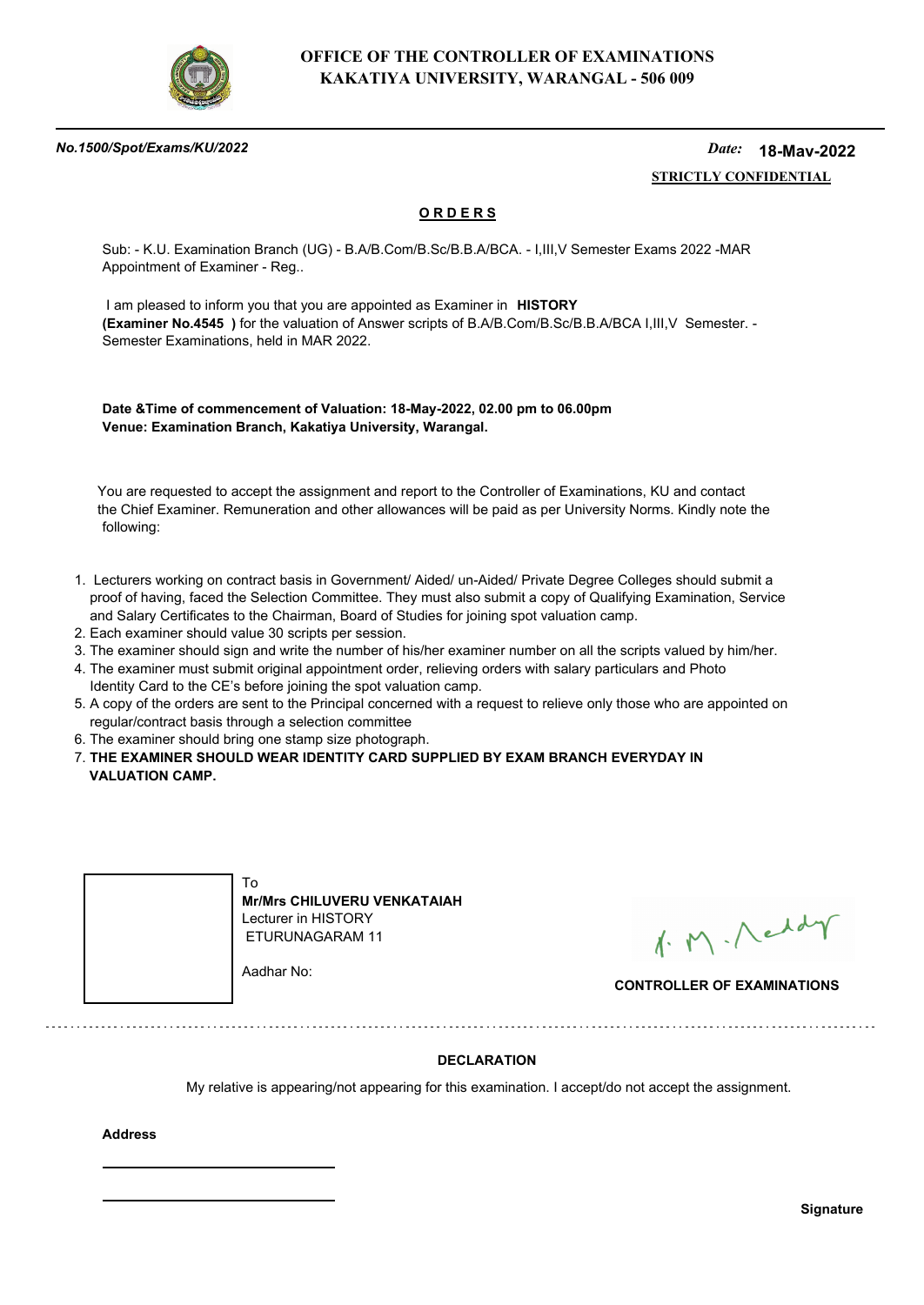

#### *No.1500/Spot/Exams/KU/2022*

#### *Date:*  **STRICTLY CONFIDENTIAL 18-May-2022**

## **O R D E R S**

Sub: - K.U. Examination Branch (UG) - B.A/B.Com/B.Sc/B.B.A/BCA. - I,III,V Semester Exams 2022 -MAR Appointment of Examiner - Reg..

 I am pleased to inform you that you are appointed as Examiner in **HISTORY (Examiner No.4546 )** for the valuation of Answer scripts of B.A/B.Com/B.Sc/B.B.A/BCA I,III,V Semester. - Semester Examinations, held in MAR 2022.

**Date &Time of commencement of Valuation: 18-May-2022, 02.00 pm to 06.00pm Venue: Examination Branch, Kakatiya University, Warangal.**

 You are requested to accept the assignment and report to the Controller of Examinations, KU and contact the Chief Examiner. Remuneration and other allowances will be paid as per University Norms. Kindly note the following:

- 1. Lecturers working on contract basis in Government/ Aided/ un-Aided/ Private Degree Colleges should submit a proof of having, faced the Selection Committee. They must also submit a copy of Qualifying Examination, Service and Salary Certificates to the Chairman, Board of Studies for joining spot valuation camp.
- 2. Each examiner should value 30 scripts per session.
- 3. The examiner should sign and write the number of his/her examiner number on all the scripts valued by him/her.
- 4. The examiner must submit original appointment order, relieving orders with salary particulars and Photo Identity Card to the CE's before joining the spot valuation camp.
- 5. A copy of the orders are sent to the Principal concerned with a request to relieve only those who are appointed on regular/contract basis through a selection committee
- 6. The examiner should bring one stamp size photograph.
- 7. **THE EXAMINER SHOULD WEAR IDENTITY CARD SUPPLIED BY EXAM BRANCH EVERYDAY IN VALUATION CAMP.**



**Mr/Mrs MATTEDA HYMAVATHI** Lecturer in HISTORY BHUPALAPALLY 11

Aadhar No:

1. M. Neddy

**CONTROLLER OF EXAMINATIONS**

### **DECLARATION**

My relative is appearing/not appearing for this examination. I accept/do not accept the assignment.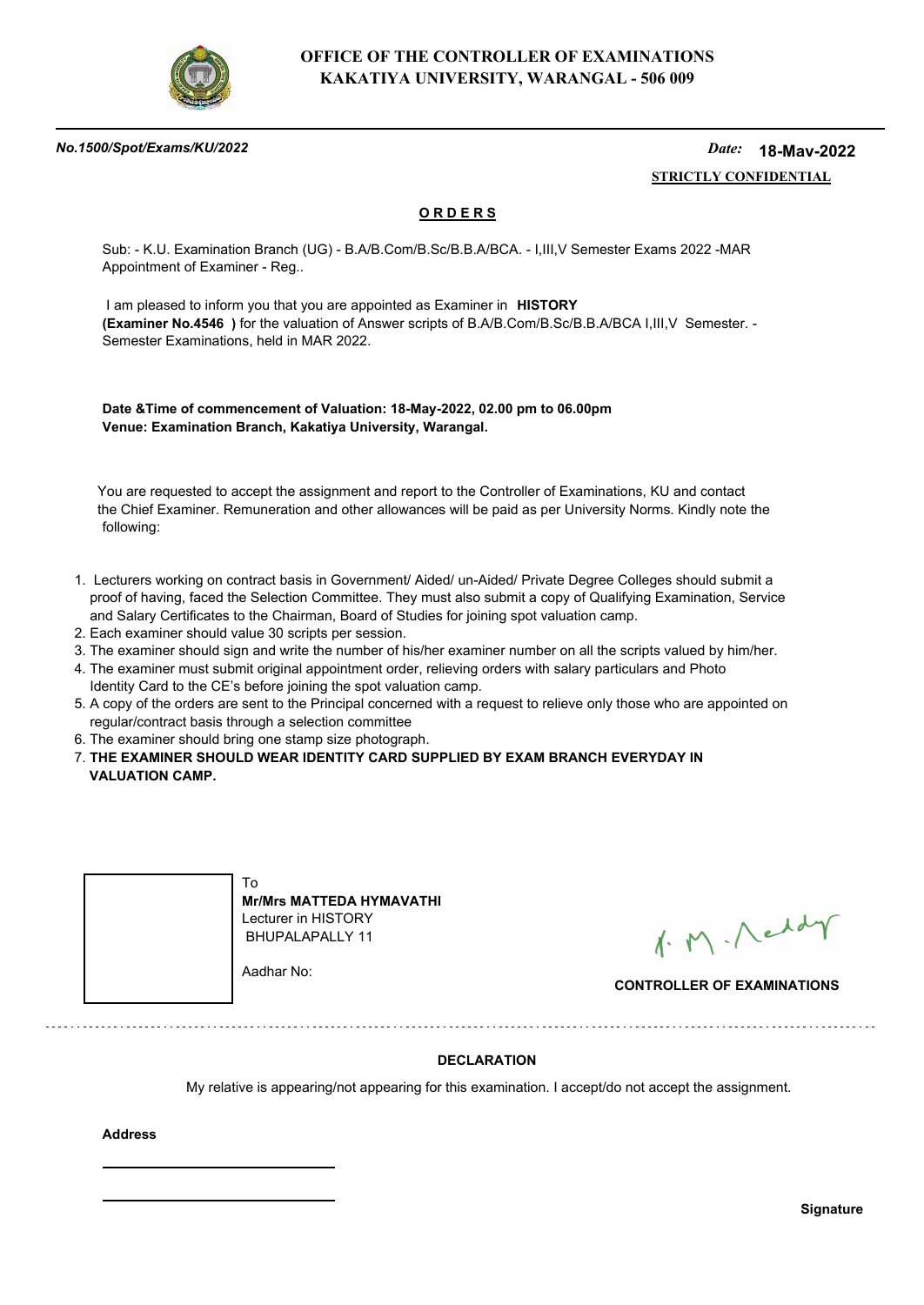

#### *No.1500/Spot/Exams/KU/2022*

#### *Date:*  **STRICTLY CONFIDENTIAL 18-May-2022**

## **O R D E R S**

Sub: - K.U. Examination Branch (UG) - B.A/B.Com/B.Sc/B.B.A/BCA. - I,III,V Semester Exams 2022 -MAR Appointment of Examiner - Reg..

 I am pleased to inform you that you are appointed as Examiner in **HISTORY (Examiner No.4547 )** for the valuation of Answer scripts of B.A/B.Com/B.Sc/B.B.A/BCA I,III,V Semester. - Semester Examinations, held in MAR 2022.

**Date &Time of commencement of Valuation: 18-May-2022, 02.00 pm to 06.00pm Venue: Examination Branch, Kakatiya University, Warangal.**

 You are requested to accept the assignment and report to the Controller of Examinations, KU and contact the Chief Examiner. Remuneration and other allowances will be paid as per University Norms. Kindly note the following:

- 1. Lecturers working on contract basis in Government/ Aided/ un-Aided/ Private Degree Colleges should submit a proof of having, faced the Selection Committee. They must also submit a copy of Qualifying Examination, Service and Salary Certificates to the Chairman, Board of Studies for joining spot valuation camp.
- 2. Each examiner should value 30 scripts per session.
- 3. The examiner should sign and write the number of his/her examiner number on all the scripts valued by him/her.
- 4. The examiner must submit original appointment order, relieving orders with salary particulars and Photo Identity Card to the CE's before joining the spot valuation camp.
- 5. A copy of the orders are sent to the Principal concerned with a request to relieve only those who are appointed on regular/contract basis through a selection committee
- 6. The examiner should bring one stamp size photograph.
- 7. **THE EXAMINER SHOULD WEAR IDENTITY CARD SUPPLIED BY EXAM BRANCH EVERYDAY IN VALUATION CAMP.**



**Mr/Mrs Dr.NARRA EKAMBARAM** Lecturer in HISTORY BELLAMPALLY 12

Aadhar No:

1. M. Neddy

**CONTROLLER OF EXAMINATIONS**

### **DECLARATION**

My relative is appearing/not appearing for this examination. I accept/do not accept the assignment.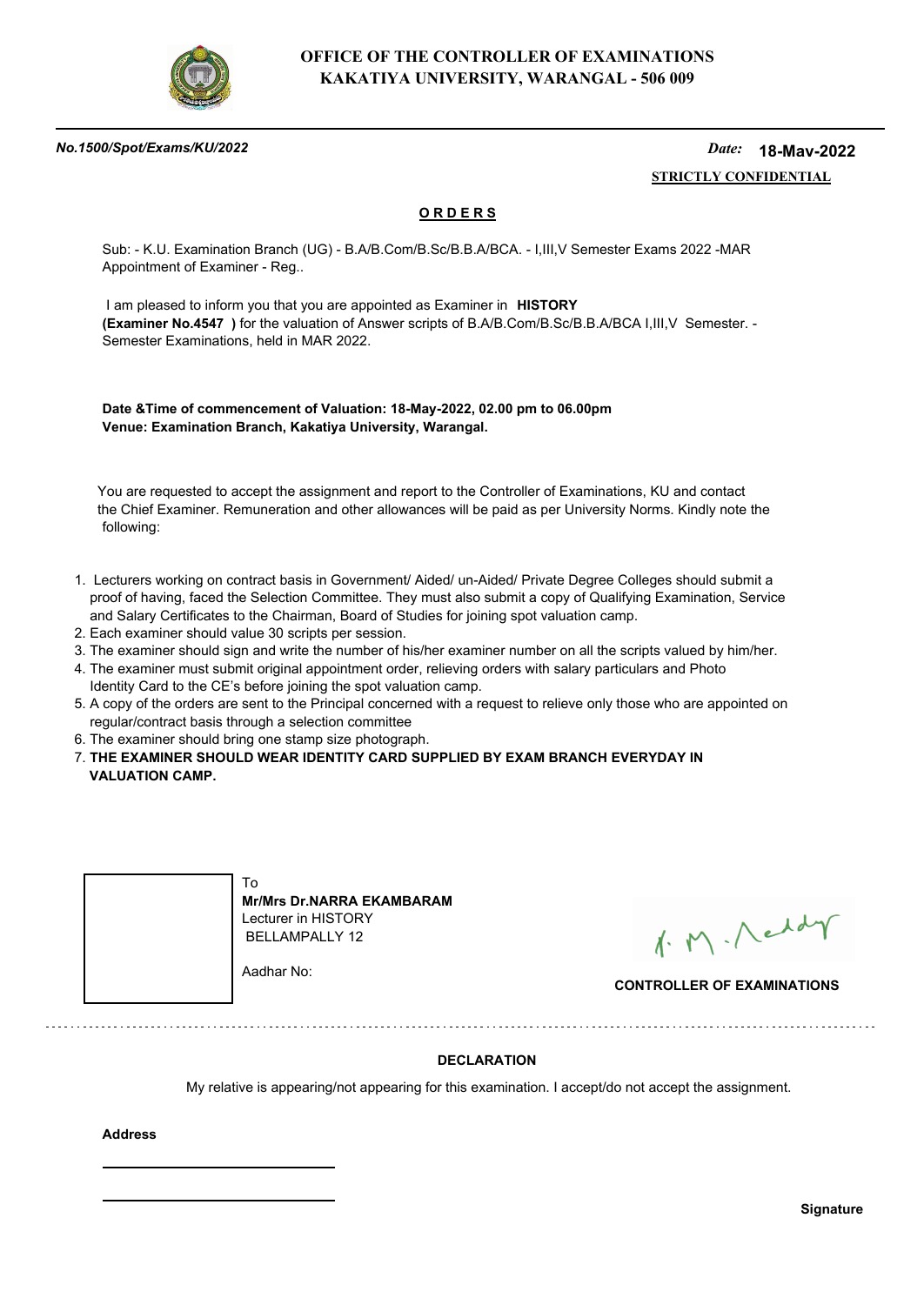

#### *No.1500/Spot/Exams/KU/2022*

#### *Date:*  **STRICTLY CONFIDENTIAL 18-May-2022**

## **O R D E R S**

Sub: - K.U. Examination Branch (UG) - B.A/B.Com/B.Sc/B.B.A/BCA. - I,III,V Semester Exams 2022 -MAR Appointment of Examiner - Reg..

 I am pleased to inform you that you are appointed as Examiner in **HISTORY (Examiner No.4552 )** for the valuation of Answer scripts of B.A/B.Com/B.Sc/B.B.A/BCA I,III,V Semester. - Semester Examinations, held in MAR 2022.

**Date &Time of commencement of Valuation: 18-May-2022, 02.00 pm to 06.00pm Venue: Examination Branch, Kakatiya University, Warangal.**

 You are requested to accept the assignment and report to the Controller of Examinations, KU and contact the Chief Examiner. Remuneration and other allowances will be paid as per University Norms. Kindly note the following:

- 1. Lecturers working on contract basis in Government/ Aided/ un-Aided/ Private Degree Colleges should submit a proof of having, faced the Selection Committee. They must also submit a copy of Qualifying Examination, Service and Salary Certificates to the Chairman, Board of Studies for joining spot valuation camp.
- 2. Each examiner should value 30 scripts per session.
- 3. The examiner should sign and write the number of his/her examiner number on all the scripts valued by him/her.
- 4. The examiner must submit original appointment order, relieving orders with salary particulars and Photo Identity Card to the CE's before joining the spot valuation camp.
- 5. A copy of the orders are sent to the Principal concerned with a request to relieve only those who are appointed on regular/contract basis through a selection committee
- 6. The examiner should bring one stamp size photograph.
- 7. **THE EXAMINER SHOULD WEAR IDENTITY CARD SUPPLIED BY EXAM BRANCH EVERYDAY IN VALUATION CAMP.**



1. M. Neddy

**CONTROLLER OF EXAMINATIONS**

### **DECLARATION**

My relative is appearing/not appearing for this examination. I accept/do not accept the assignment.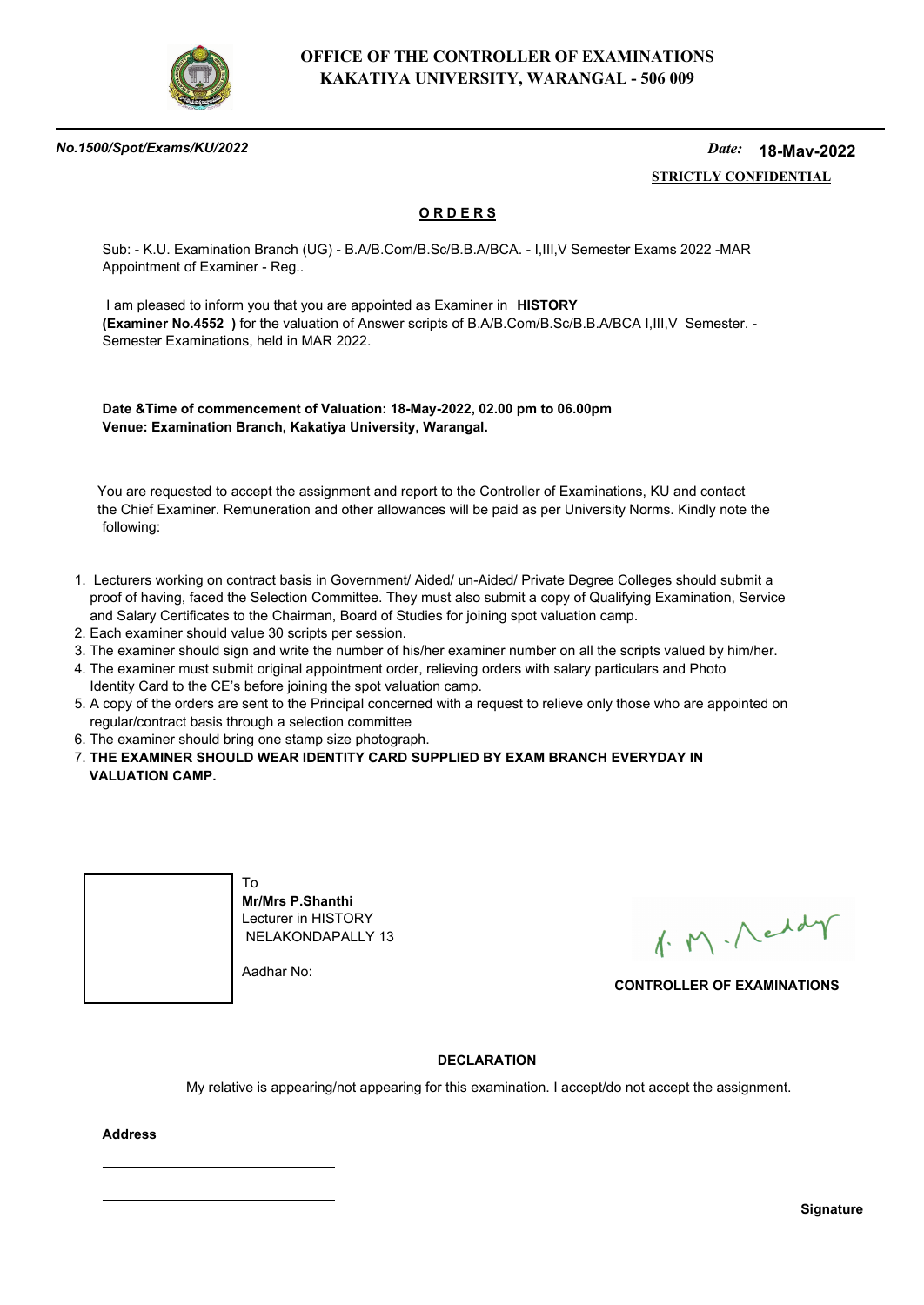

#### *No.1500/Spot/Exams/KU/2022*

#### *Date:*  **STRICTLY CONFIDENTIAL 18-May-2022**

## **O R D E R S**

Sub: - K.U. Examination Branch (UG) - B.A/B.Com/B.Sc/B.B.A/BCA. - I,III,V Semester Exams 2022 -MAR Appointment of Examiner - Reg..

 I am pleased to inform you that you are appointed as Examiner in **HISTORY (Examiner No.4560 )** for the valuation of Answer scripts of B.A/B.Com/B.Sc/B.B.A/BCA I,III,V Semester. - Semester Examinations, held in MAR 2022.

**Date &Time of commencement of Valuation: 18-May-2022, 02.00 pm to 06.00pm Venue: Examination Branch, Kakatiya University, Warangal.**

 You are requested to accept the assignment and report to the Controller of Examinations, KU and contact the Chief Examiner. Remuneration and other allowances will be paid as per University Norms. Kindly note the following:

- 1. Lecturers working on contract basis in Government/ Aided/ un-Aided/ Private Degree Colleges should submit a proof of having, faced the Selection Committee. They must also submit a copy of Qualifying Examination, Service and Salary Certificates to the Chairman, Board of Studies for joining spot valuation camp.
- 2. Each examiner should value 30 scripts per session.
- 3. The examiner should sign and write the number of his/her examiner number on all the scripts valued by him/her.
- 4. The examiner must submit original appointment order, relieving orders with salary particulars and Photo Identity Card to the CE's before joining the spot valuation camp.
- 5. A copy of the orders are sent to the Principal concerned with a request to relieve only those who are appointed on regular/contract basis through a selection committee
- 6. The examiner should bring one stamp size photograph.
- 7. **THE EXAMINER SHOULD WEAR IDENTITY CARD SUPPLIED BY EXAM BRANCH EVERYDAY IN VALUATION CAMP.**



1. M. Neddy

**CONTROLLER OF EXAMINATIONS**

### **DECLARATION**

My relative is appearing/not appearing for this examination. I accept/do not accept the assignment.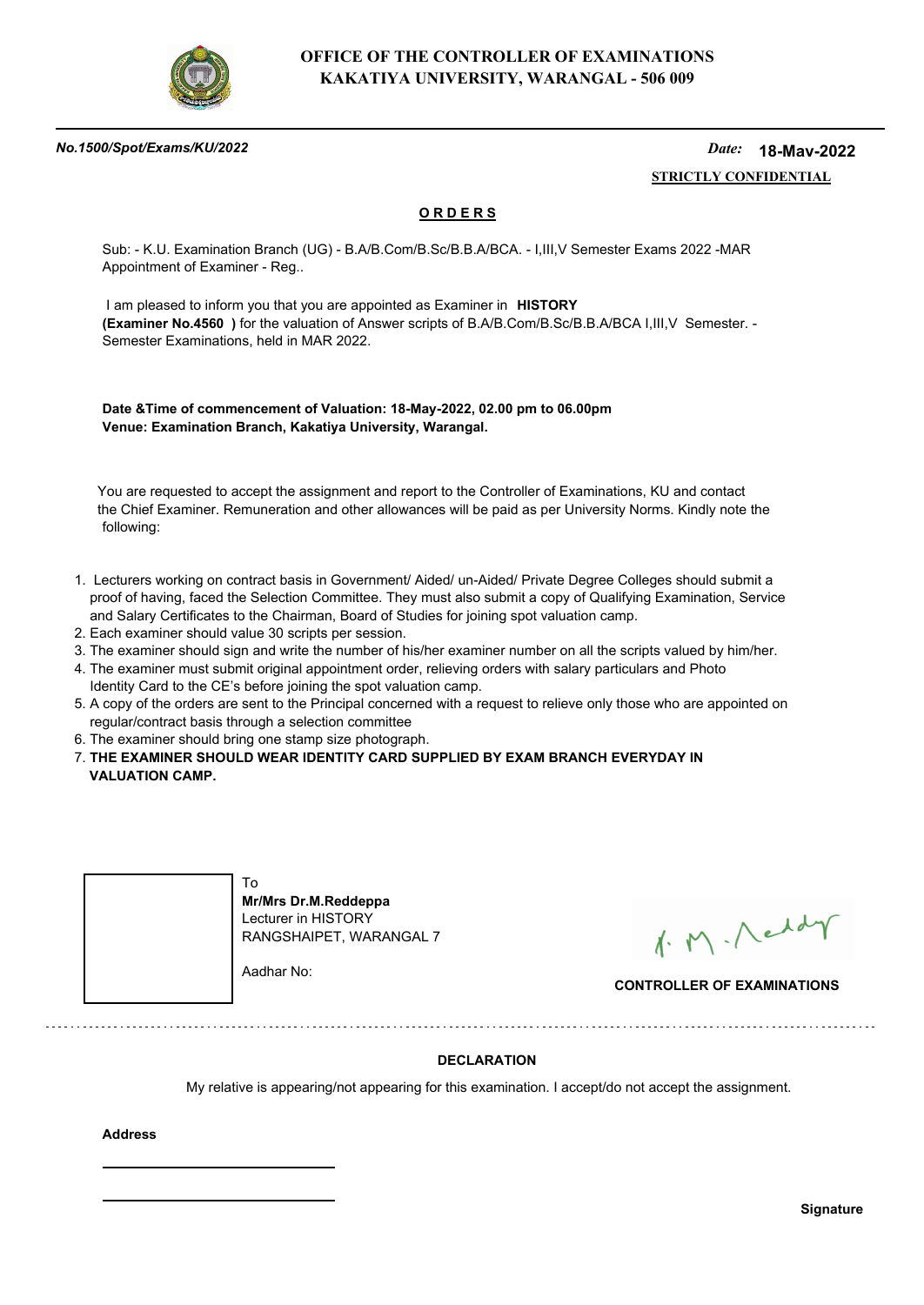

#### *No.1500/Spot/Exams/KU/2022*

#### *Date:*  **STRICTLY CONFIDENTIAL 18-May-2022**

## **O R D E R S**

Sub: - K.U. Examination Branch (UG) - B.A/B.Com/B.Sc/B.B.A/BCA. - I,III,V Semester Exams 2022 -MAR Appointment of Examiner - Reg..

 I am pleased to inform you that you are appointed as Examiner in **HISTORY (Examiner No.4558 )** for the valuation of Answer scripts of B.A/B.Com/B.Sc/B.B.A/BCA I,III,V Semester. - Semester Examinations, held in MAR 2022.

**Date &Time of commencement of Valuation: 18-May-2022, 02.00 pm to 06.00pm Venue: Examination Branch, Kakatiya University, Warangal.**

 You are requested to accept the assignment and report to the Controller of Examinations, KU and contact the Chief Examiner. Remuneration and other allowances will be paid as per University Norms. Kindly note the following:

- 1. Lecturers working on contract basis in Government/ Aided/ un-Aided/ Private Degree Colleges should submit a proof of having, faced the Selection Committee. They must also submit a copy of Qualifying Examination, Service and Salary Certificates to the Chairman, Board of Studies for joining spot valuation camp.
- 2. Each examiner should value 30 scripts per session.
- 3. The examiner should sign and write the number of his/her examiner number on all the scripts valued by him/her.
- 4. The examiner must submit original appointment order, relieving orders with salary particulars and Photo Identity Card to the CE's before joining the spot valuation camp.
- 5. A copy of the orders are sent to the Principal concerned with a request to relieve only those who are appointed on regular/contract basis through a selection committee
- 6. The examiner should bring one stamp size photograph.
- 7. **THE EXAMINER SHOULD WEAR IDENTITY CARD SUPPLIED BY EXAM BRANCH EVERYDAY IN VALUATION CAMP.**



**Mr/Mrs A.RAMKISHAN** Lecturer in HISTORY WADDEPALLY 28

Aadhar No:

1. M. Neddy

**CONTROLLER OF EXAMINATIONS**

### **DECLARATION**

My relative is appearing/not appearing for this examination. I accept/do not accept the assignment.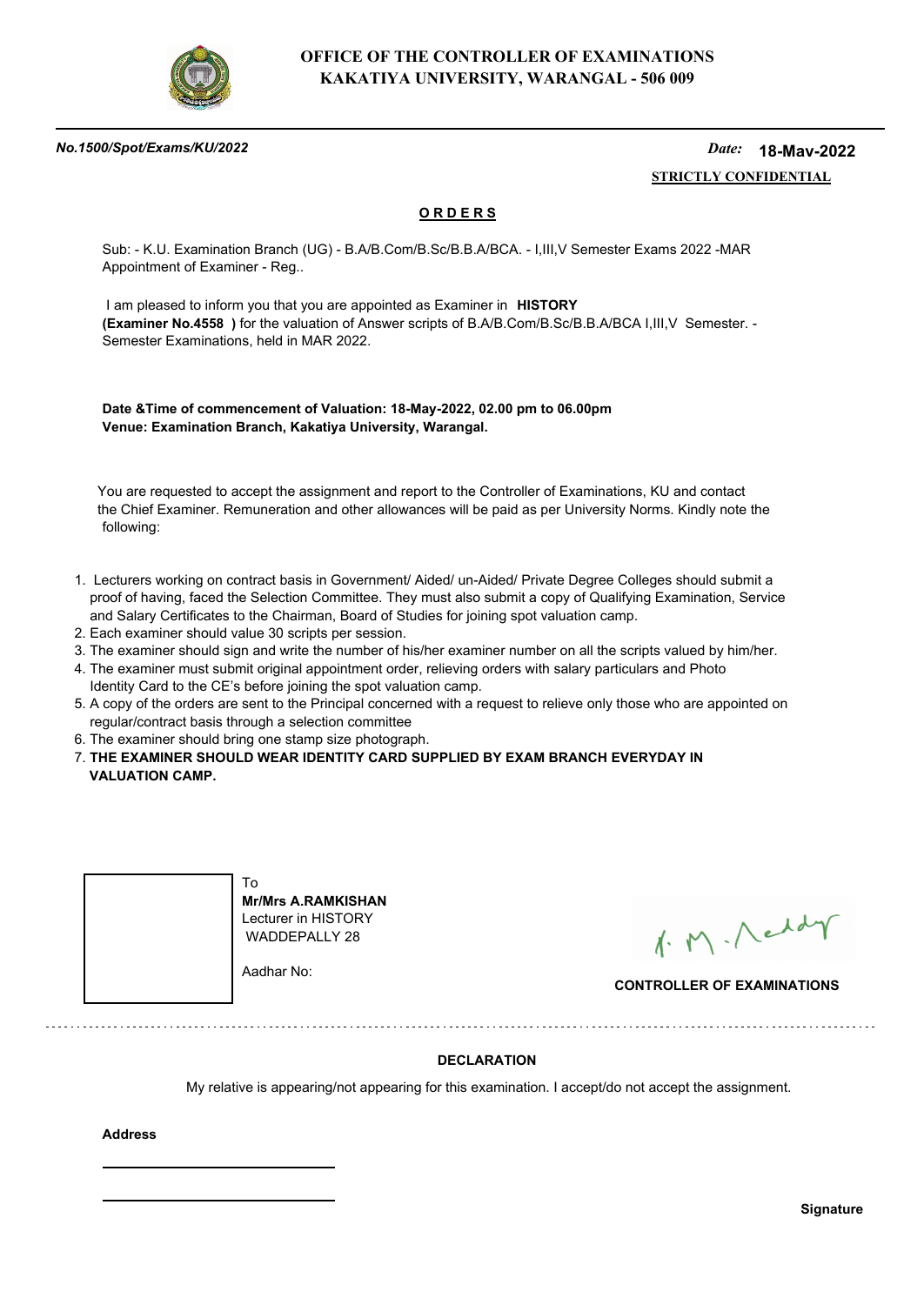

#### *No.1500/Spot/Exams/KU/2022*

#### *Date:*  **STRICTLY CONFIDENTIAL 18-May-2022**

## **O R D E R S**

Sub: - K.U. Examination Branch (UG) - B.A/B.Com/B.Sc/B.B.A/BCA. - I,III,V Semester Exams 2022 -MAR Appointment of Examiner - Reg..

 I am pleased to inform you that you are appointed as Examiner in **History (Examiner No.8060 )** for the valuation of Answer scripts of B.A/B.Com/B.Sc/B.B.A/BCA I,III,V Semester. - Semester Examinations, held in MAR 2022.

**Date &Time of commencement of Valuation: 18-May-2022, 02.00 pm to 06.00pm Venue: Examination Branch, Kakatiya University, Warangal.**

 You are requested to accept the assignment and report to the Controller of Examinations, KU and contact the Chief Examiner. Remuneration and other allowances will be paid as per University Norms. Kindly note the following:

- 1. Lecturers working on contract basis in Government/ Aided/ un-Aided/ Private Degree Colleges should submit a proof of having, faced the Selection Committee. They must also submit a copy of Qualifying Examination, Service and Salary Certificates to the Chairman, Board of Studies for joining spot valuation camp.
- 2. Each examiner should value 30 scripts per session.
- 3. The examiner should sign and write the number of his/her examiner number on all the scripts valued by him/her.
- 4. The examiner must submit original appointment order, relieving orders with salary particulars and Photo Identity Card to the CE's before joining the spot valuation camp.
- 5. A copy of the orders are sent to the Principal concerned with a request to relieve only those who are appointed on regular/contract basis through a selection committee
- 6. The examiner should bring one stamp size photograph.
- 7. **THE EXAMINER SHOULD WEAR IDENTITY CARD SUPPLIED BY EXAM BRANCH EVERYDAY IN VALUATION CAMP.**



**Mr/Mrs B. Sumalatha** Lecturer in History WADDEPALLY 08

Aadhar No:

1. M. Neddy

**CONTROLLER OF EXAMINATIONS**

### **DECLARATION**

My relative is appearing/not appearing for this examination. I accept/do not accept the assignment.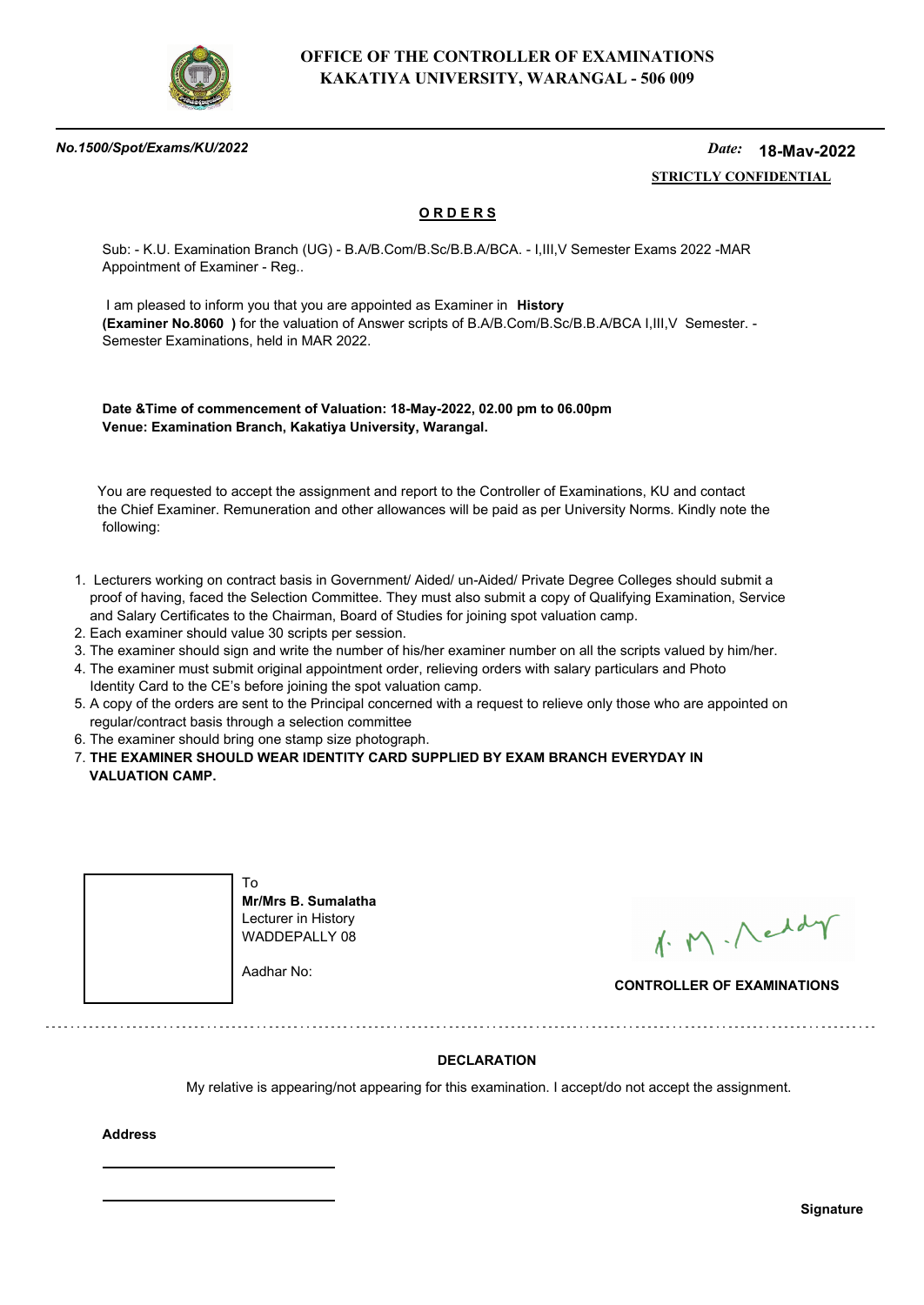

#### *No.1500/Spot/Exams/KU/2022*

#### *Date:*  **STRICTLY CONFIDENTIAL 18-May-2022**

## **O R D E R S**

Sub: - K.U. Examination Branch (UG) - B.A/B.Com/B.Sc/B.B.A/BCA. - I,III,V Semester Exams 2022 -MAR Appointment of Examiner - Reg..

 I am pleased to inform you that you are appointed as Examiner in **HISTORY (Examiner No.4562 )** for the valuation of Answer scripts of B.A/B.Com/B.Sc/B.B.A/BCA I,III,V Semester. - Semester Examinations, held in MAR 2022.

**Date &Time of commencement of Valuation: 18-May-2022, 02.00 pm to 06.00pm Venue: Examination Branch, Kakatiya University, Warangal.**

 You are requested to accept the assignment and report to the Controller of Examinations, KU and contact the Chief Examiner. Remuneration and other allowances will be paid as per University Norms. Kindly note the following:

- 1. Lecturers working on contract basis in Government/ Aided/ un-Aided/ Private Degree Colleges should submit a proof of having, faced the Selection Committee. They must also submit a copy of Qualifying Examination, Service and Salary Certificates to the Chairman, Board of Studies for joining spot valuation camp.
- 2. Each examiner should value 30 scripts per session.
- 3. The examiner should sign and write the number of his/her examiner number on all the scripts valued by him/her.
- 4. The examiner must submit original appointment order, relieving orders with salary particulars and Photo Identity Card to the CE's before joining the spot valuation camp.
- 5. A copy of the orders are sent to the Principal concerned with a request to relieve only those who are appointed on regular/contract basis through a selection committee
- 6. The examiner should bring one stamp size photograph.
- 7. **THE EXAMINER SHOULD WEAR IDENTITY CARD SUPPLIED BY EXAM BRANCH EVERYDAY IN VALUATION CAMP.**



**Mr/Mrs SRI. K. RAM REDDY** Lecturer in HISTORY HANAMKONDA 4

Aadhar No:

1. M. Neddy

**CONTROLLER OF EXAMINATIONS**

### **DECLARATION**

My relative is appearing/not appearing for this examination. I accept/do not accept the assignment.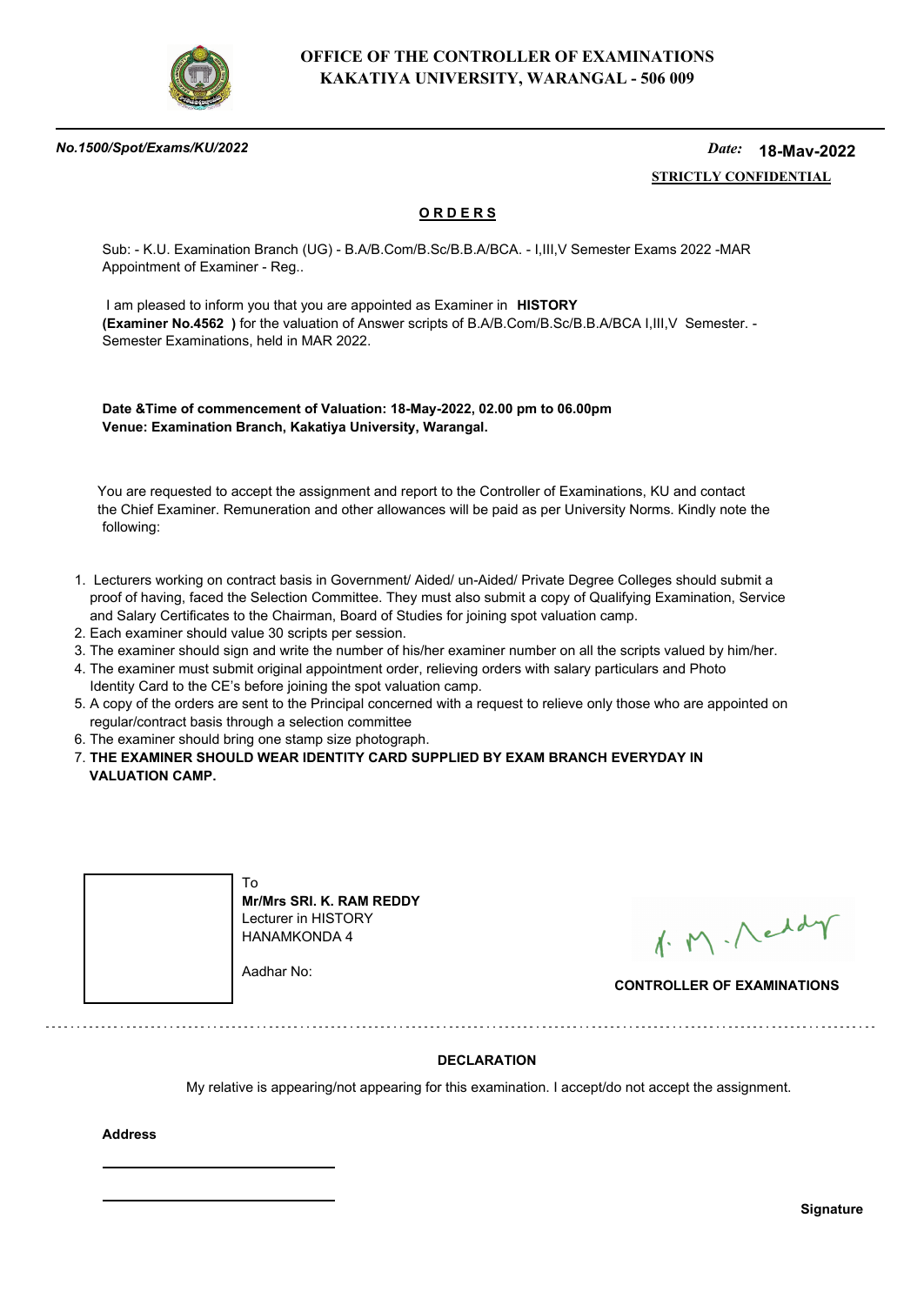

#### *No.1500/Spot/Exams/KU/2022*

#### *Date:*  **STRICTLY CONFIDENTIAL 18-May-2022**

## **O R D E R S**

Sub: - K.U. Examination Branch (UG) - B.A/B.Com/B.Sc/B.B.A/BCA. - I,III,V Semester Exams 2022 -MAR Appointment of Examiner - Reg..

 I am pleased to inform you that you are appointed as Examiner in **HISTORY (Examiner No.4516 )** for the valuation of Answer scripts of B.A/B.Com/B.Sc/B.B.A/BCA I,III,V Semester. - Semester Examinations, held in MAR 2022.

**Date &Time of commencement of Valuation: 18-May-2022, 02.00 pm to 06.00pm Venue: Examination Branch, Kakatiya University, Warangal.**

 You are requested to accept the assignment and report to the Controller of Examinations, KU and contact the Chief Examiner. Remuneration and other allowances will be paid as per University Norms. Kindly note the following:

- 1. Lecturers working on contract basis in Government/ Aided/ un-Aided/ Private Degree Colleges should submit a proof of having, faced the Selection Committee. They must also submit a copy of Qualifying Examination, Service and Salary Certificates to the Chairman, Board of Studies for joining spot valuation camp.
- 2. Each examiner should value 30 scripts per session.
- 3. The examiner should sign and write the number of his/her examiner number on all the scripts valued by him/her.
- 4. The examiner must submit original appointment order, relieving orders with salary particulars and Photo Identity Card to the CE's before joining the spot valuation camp.
- 5. A copy of the orders are sent to the Principal concerned with a request to relieve only those who are appointed on regular/contract basis through a selection committee
- 6. The examiner should bring one stamp size photograph.
- 7. **THE EXAMINER SHOULD WEAR IDENTITY CARD SUPPLIED BY EXAM BRANCH EVERYDAY IN VALUATION CAMP.**



**Mr/Mrs KELOTHU SHANKAR** Lecturer in HISTORY MANUGURU 6

Aadhar No:

1. M. Neddy

**CONTROLLER OF EXAMINATIONS**

### **DECLARATION**

My relative is appearing/not appearing for this examination. I accept/do not accept the assignment.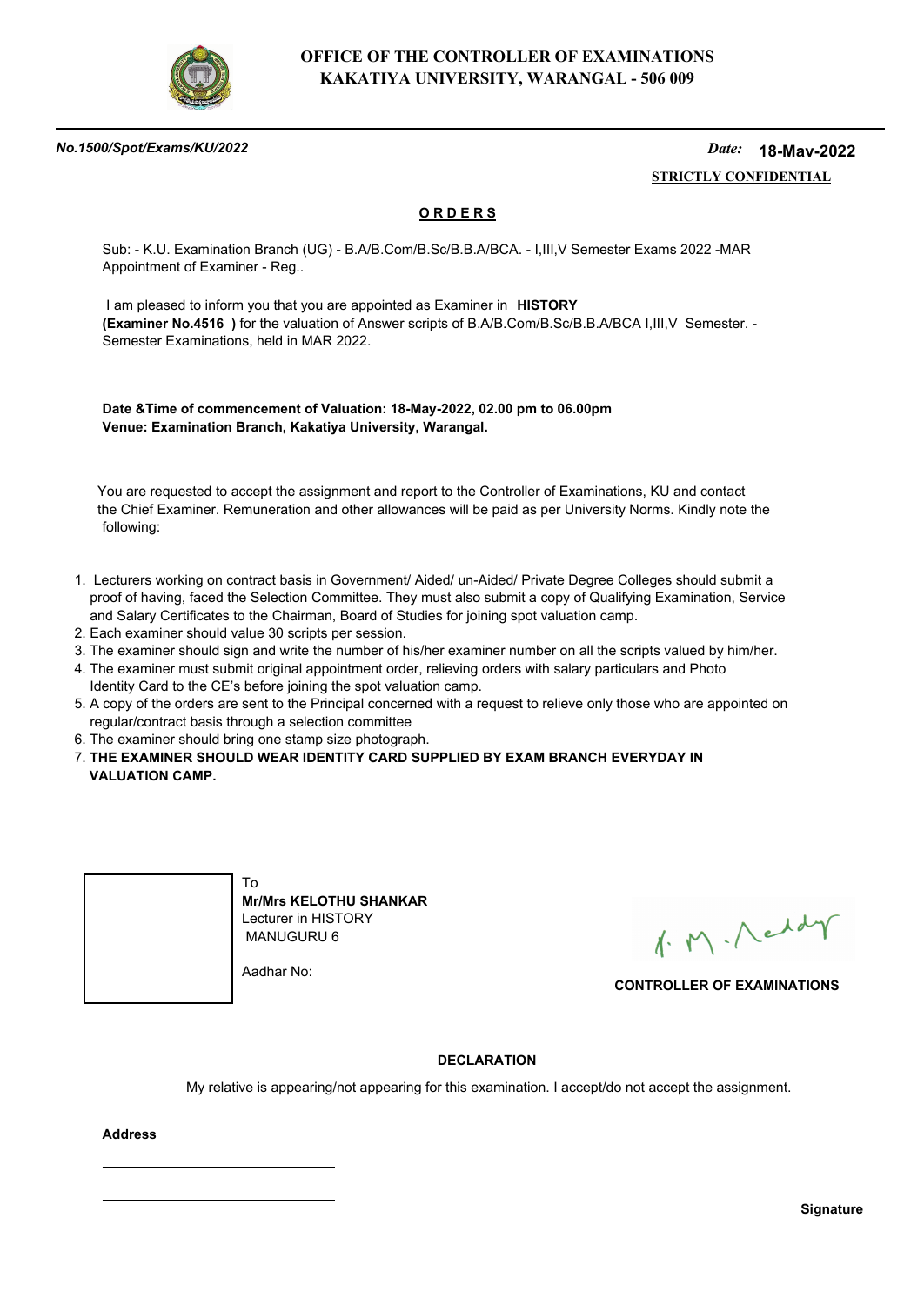

#### *No.1500/Spot/Exams/KU/2022*

#### *Date:*  **STRICTLY CONFIDENTIAL 18-May-2022**

## **O R D E R S**

Sub: - K.U. Examination Branch (UG) - B.A/B.Com/B.Sc/B.B.A/BCA. - I,III,V Semester Exams 2022 -MAR Appointment of Examiner - Reg..

 I am pleased to inform you that you are appointed as Examiner in **HISTORY (Examiner No.4540 )** for the valuation of Answer scripts of B.A/B.Com/B.Sc/B.B.A/BCA I,III,V Semester. - Semester Examinations, held in MAR 2022.

**Date &Time of commencement of Valuation: 18-May-2022, 02.00 pm to 06.00pm Venue: Examination Branch, Kakatiya University, Warangal.**

 You are requested to accept the assignment and report to the Controller of Examinations, KU and contact the Chief Examiner. Remuneration and other allowances will be paid as per University Norms. Kindly note the following:

- 1. Lecturers working on contract basis in Government/ Aided/ un-Aided/ Private Degree Colleges should submit a proof of having, faced the Selection Committee. They must also submit a copy of Qualifying Examination, Service and Salary Certificates to the Chairman, Board of Studies for joining spot valuation camp.
- 2. Each examiner should value 30 scripts per session.
- 3. The examiner should sign and write the number of his/her examiner number on all the scripts valued by him/her.
- 4. The examiner must submit original appointment order, relieving orders with salary particulars and Photo Identity Card to the CE's before joining the spot valuation camp.
- 5. A copy of the orders are sent to the Principal concerned with a request to relieve only those who are appointed on regular/contract basis through a selection committee
- 6. The examiner should bring one stamp size photograph.

7. **THE EXAMINER SHOULD WEAR IDENTITY CARD SUPPLIED BY EXAM BRANCH EVERYDAY IN VALUATION CAMP.**



**Mr/Mrs DR.A RAGHUVENDER** Lecturer in HISTORY NEAR MULUG ROAD 11

1. M. Neddy

**CONTROLLER OF EXAMINATIONS**

### **DECLARATION**

My relative is appearing/not appearing for this examination. I accept/do not accept the assignment.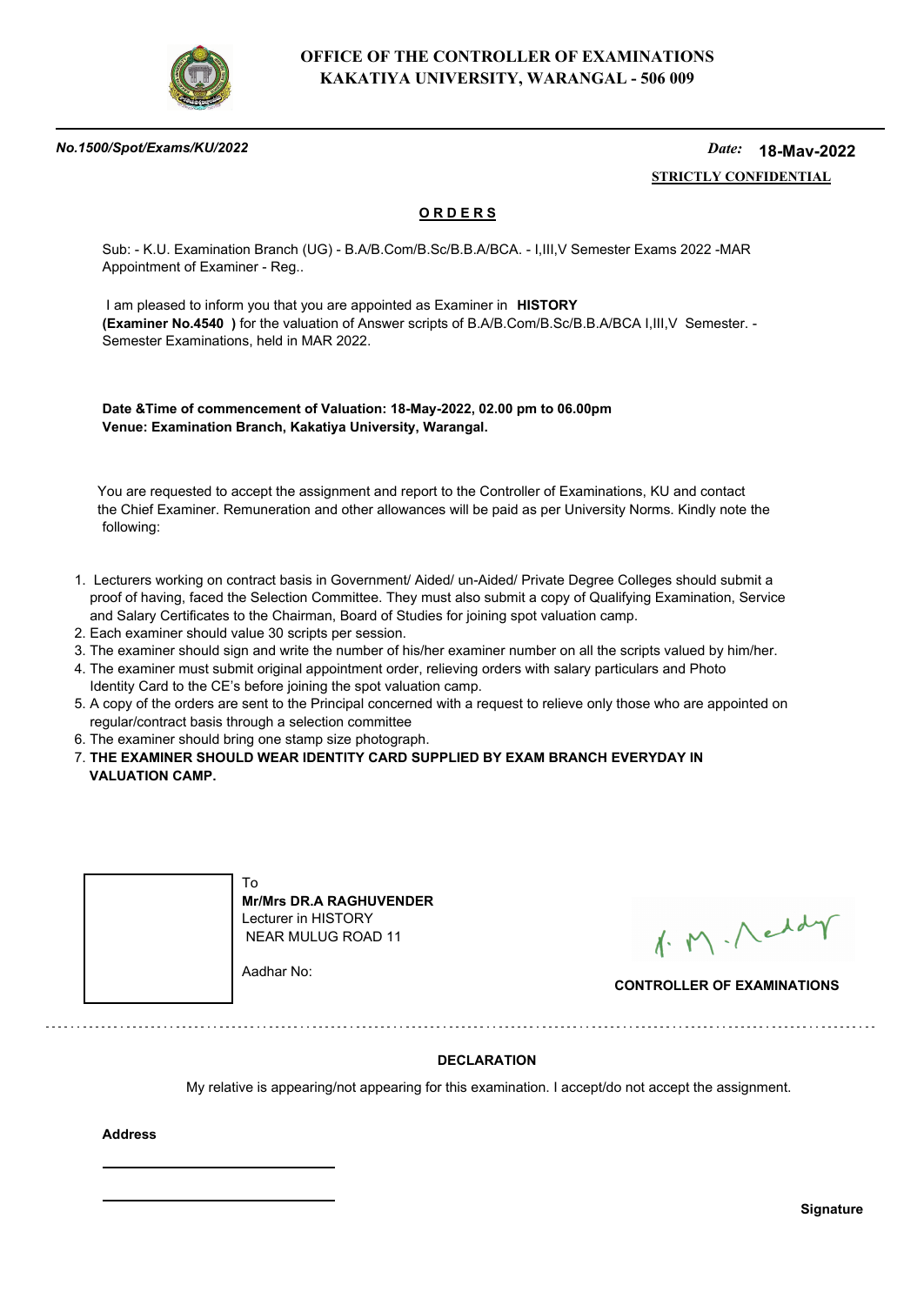

#### *No.1500/Spot/Exams/KU/2022*

#### *Date:*  **STRICTLY CONFIDENTIAL 18-May-2022**

## **O R D E R S**

Sub: - K.U. Examination Branch (UG) - B.A/B.Com/B.Sc/B.B.A/BCA. - I,III,V Semester Exams 2022 -MAR Appointment of Examiner - Reg..

 I am pleased to inform you that you are appointed as Examiner in **HISTORY (Examiner No.4559 )** for the valuation of Answer scripts of B.A/B.Com/B.Sc/B.B.A/BCA I,III,V Semester. - Semester Examinations, held in MAR 2022.

**Date &Time of commencement of Valuation: 18-May-2022, 02.00 pm to 06.00pm Venue: Examination Branch, Kakatiya University, Warangal.**

 You are requested to accept the assignment and report to the Controller of Examinations, KU and contact the Chief Examiner. Remuneration and other allowances will be paid as per University Norms. Kindly note the following:

- 1. Lecturers working on contract basis in Government/ Aided/ un-Aided/ Private Degree Colleges should submit a proof of having, faced the Selection Committee. They must also submit a copy of Qualifying Examination, Service and Salary Certificates to the Chairman, Board of Studies for joining spot valuation camp.
- 2. Each examiner should value 30 scripts per session.
- 3. The examiner should sign and write the number of his/her examiner number on all the scripts valued by him/her.
- 4. The examiner must submit original appointment order, relieving orders with salary particulars and Photo Identity Card to the CE's before joining the spot valuation camp.
- 5. A copy of the orders are sent to the Principal concerned with a request to relieve only those who are appointed on regular/contract basis through a selection committee
- 6. The examiner should bring one stamp size photograph.
- 7. **THE EXAMINER SHOULD WEAR IDENTITY CARD SUPPLIED BY EXAM BRANCH EVERYDAY IN VALUATION CAMP.**



1. M. Neddy

**CONTROLLER OF EXAMINATIONS**

### **DECLARATION**

My relative is appearing/not appearing for this examination. I accept/do not accept the assignment.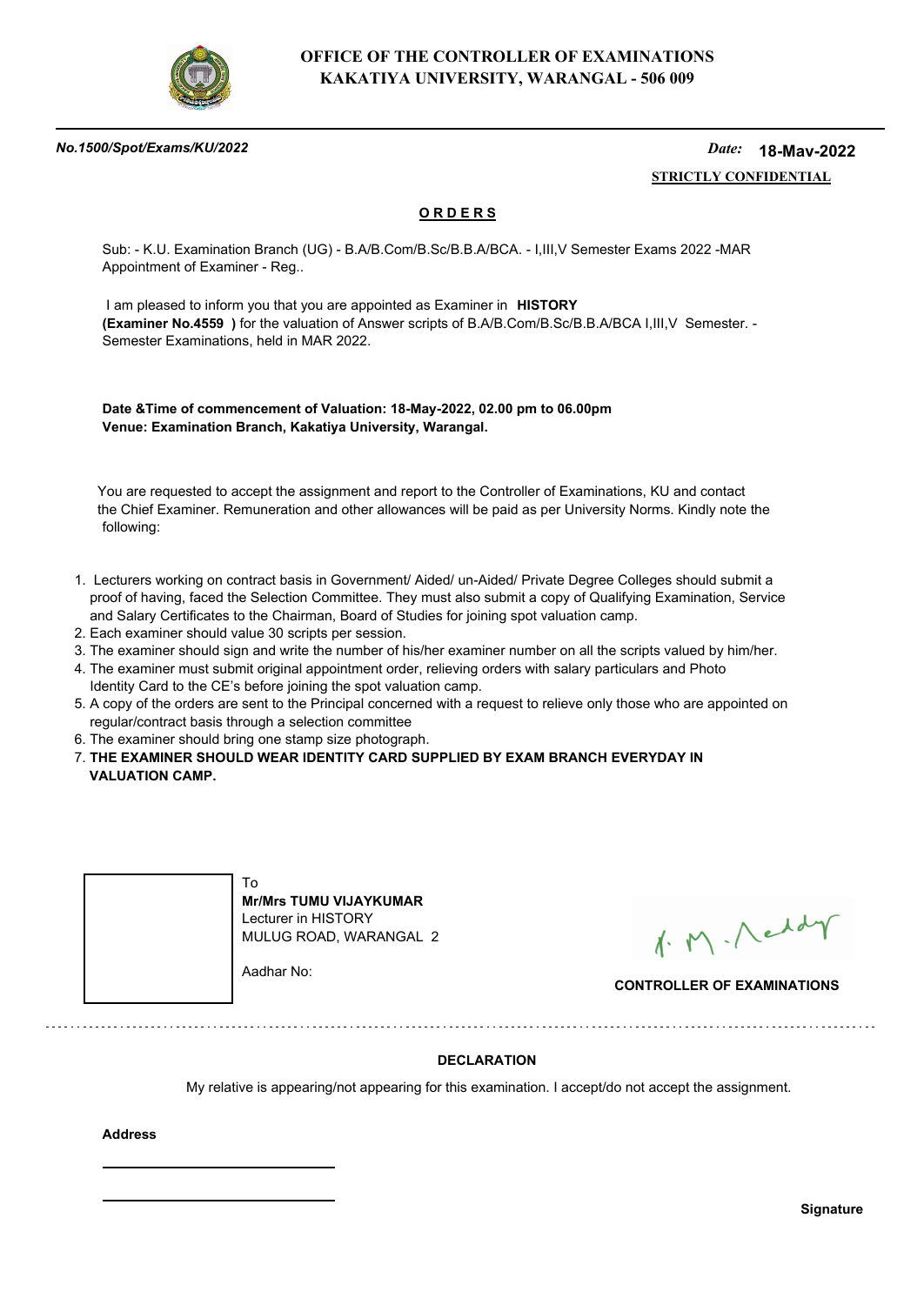

#### *No.1500/Spot/Exams/KU/2022*

#### *Date:*  **STRICTLY CONFIDENTIAL 18-May-2022**

## **O R D E R S**

Sub: - K.U. Examination Branch (UG) - B.A/B.Com/B.Sc/B.B.A/BCA. - I,III,V Semester Exams 2022 -MAR Appointment of Examiner - Reg..

 I am pleased to inform you that you are appointed as Examiner in **History (Examiner No.4525 )** for the valuation of Answer scripts of B.A/B.Com/B.Sc/B.B.A/BCA I,III,V Semester. - Semester Examinations, held in MAR 2022.

**Date &Time of commencement of Valuation: 18-May-2022, 02.00 pm to 06.00pm Venue: Examination Branch, Kakatiya University, Warangal.**

 You are requested to accept the assignment and report to the Controller of Examinations, KU and contact the Chief Examiner. Remuneration and other allowances will be paid as per University Norms. Kindly note the following:

- 1. Lecturers working on contract basis in Government/ Aided/ un-Aided/ Private Degree Colleges should submit a proof of having, faced the Selection Committee. They must also submit a copy of Qualifying Examination, Service and Salary Certificates to the Chairman, Board of Studies for joining spot valuation camp.
- 2. Each examiner should value 30 scripts per session.
- 3. The examiner should sign and write the number of his/her examiner number on all the scripts valued by him/her.
- 4. The examiner must submit original appointment order, relieving orders with salary particulars and Photo Identity Card to the CE's before joining the spot valuation camp.
- 5. A copy of the orders are sent to the Principal concerned with a request to relieve only those who are appointed on regular/contract basis through a selection committee
- 6. The examiner should bring one stamp size photograph.
- 7. **THE EXAMINER SHOULD WEAR IDENTITY CARD SUPPLIED BY EXAM BRANCH EVERYDAY IN VALUATION CAMP.**



**Mr/Mrs SANDA RAMA RAO** Lecturer in History MARIPEDA 8

Aadhar No:

1. M. Neddy

**CONTROLLER OF EXAMINATIONS**

### **DECLARATION**

My relative is appearing/not appearing for this examination. I accept/do not accept the assignment.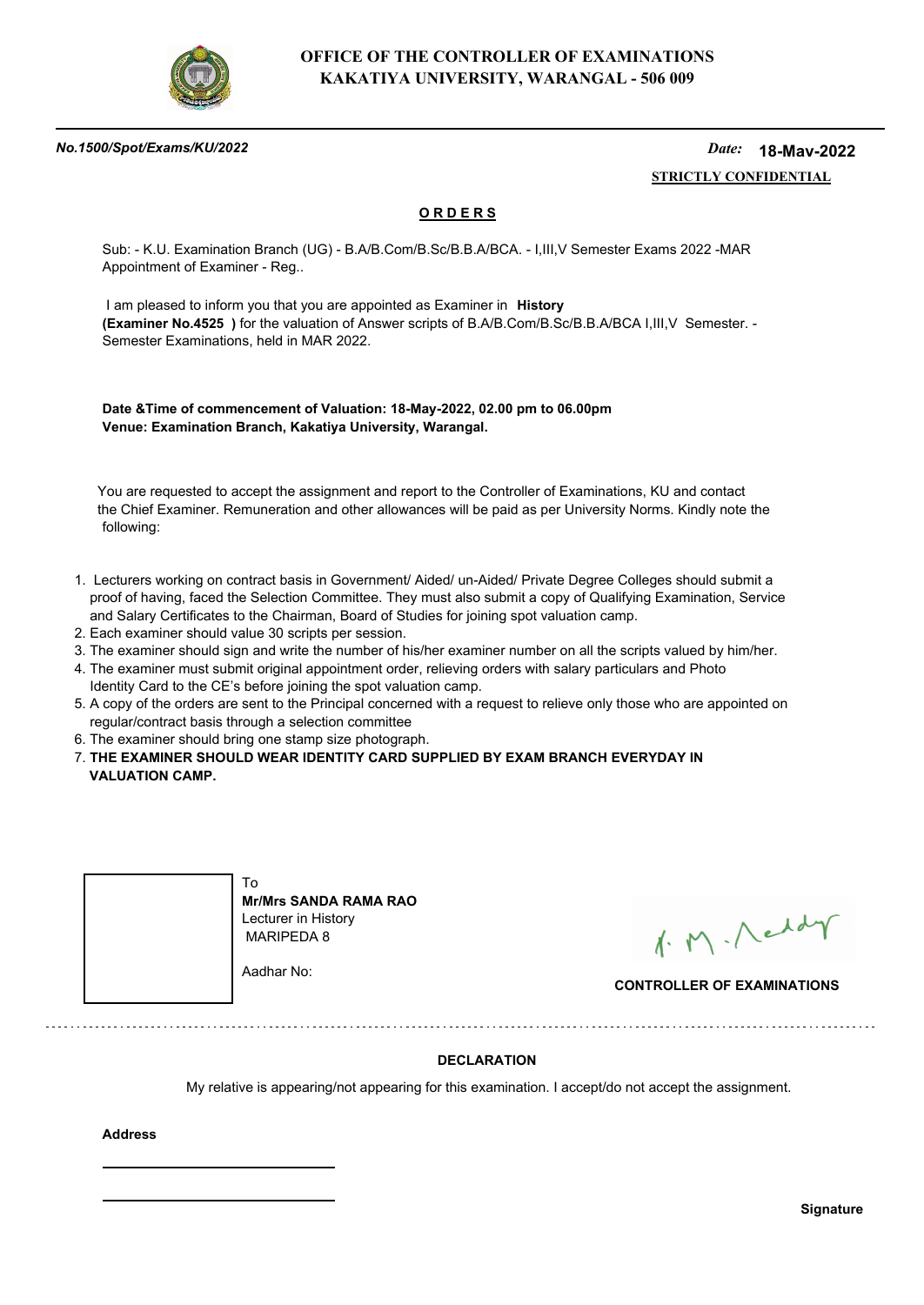

#### *No.1500/Spot/Exams/KU/2022*

#### *Date:*  **STRICTLY CONFIDENTIAL 18-May-2022**

## **O R D E R S**

Sub: - K.U. Examination Branch (UG) - B.A/B.Com/B.Sc/B.B.A/BCA. - I,III,V Semester Exams 2022 -MAR Appointment of Examiner - Reg..

 I am pleased to inform you that you are appointed as Examiner in **HISTORY (Examiner No.4554 )** for the valuation of Answer scripts of B.A/B.Com/B.Sc/B.B.A/BCA I,III,V Semester. - Semester Examinations, held in MAR 2022.

**Date &Time of commencement of Valuation: 18-May-2022, 02.00 pm to 06.00pm Venue: Examination Branch, Kakatiya University, Warangal.**

 You are requested to accept the assignment and report to the Controller of Examinations, KU and contact the Chief Examiner. Remuneration and other allowances will be paid as per University Norms. Kindly note the following:

- 1. Lecturers working on contract basis in Government/ Aided/ un-Aided/ Private Degree Colleges should submit a proof of having, faced the Selection Committee. They must also submit a copy of Qualifying Examination, Service and Salary Certificates to the Chairman, Board of Studies for joining spot valuation camp.
- 2. Each examiner should value 30 scripts per session.
- 3. The examiner should sign and write the number of his/her examiner number on all the scripts valued by him/her.
- 4. The examiner must submit original appointment order, relieving orders with salary particulars and Photo Identity Card to the CE's before joining the spot valuation camp.
- 5. A copy of the orders are sent to the Principal concerned with a request to relieve only those who are appointed on regular/contract basis through a selection committee
- 6. The examiner should bring one stamp size photograph.
- 7. **THE EXAMINER SHOULD WEAR IDENTITY CARD SUPPLIED BY EXAM BRANCH EVERYDAY IN VALUATION CAMP.**



**Mr/Mrs ASHOK CHEEKATI** Lecturer in HISTORY THORRUR 15

Aadhar No:

1. M. Neddy

**CONTROLLER OF EXAMINATIONS**

### **DECLARATION**

My relative is appearing/not appearing for this examination. I accept/do not accept the assignment.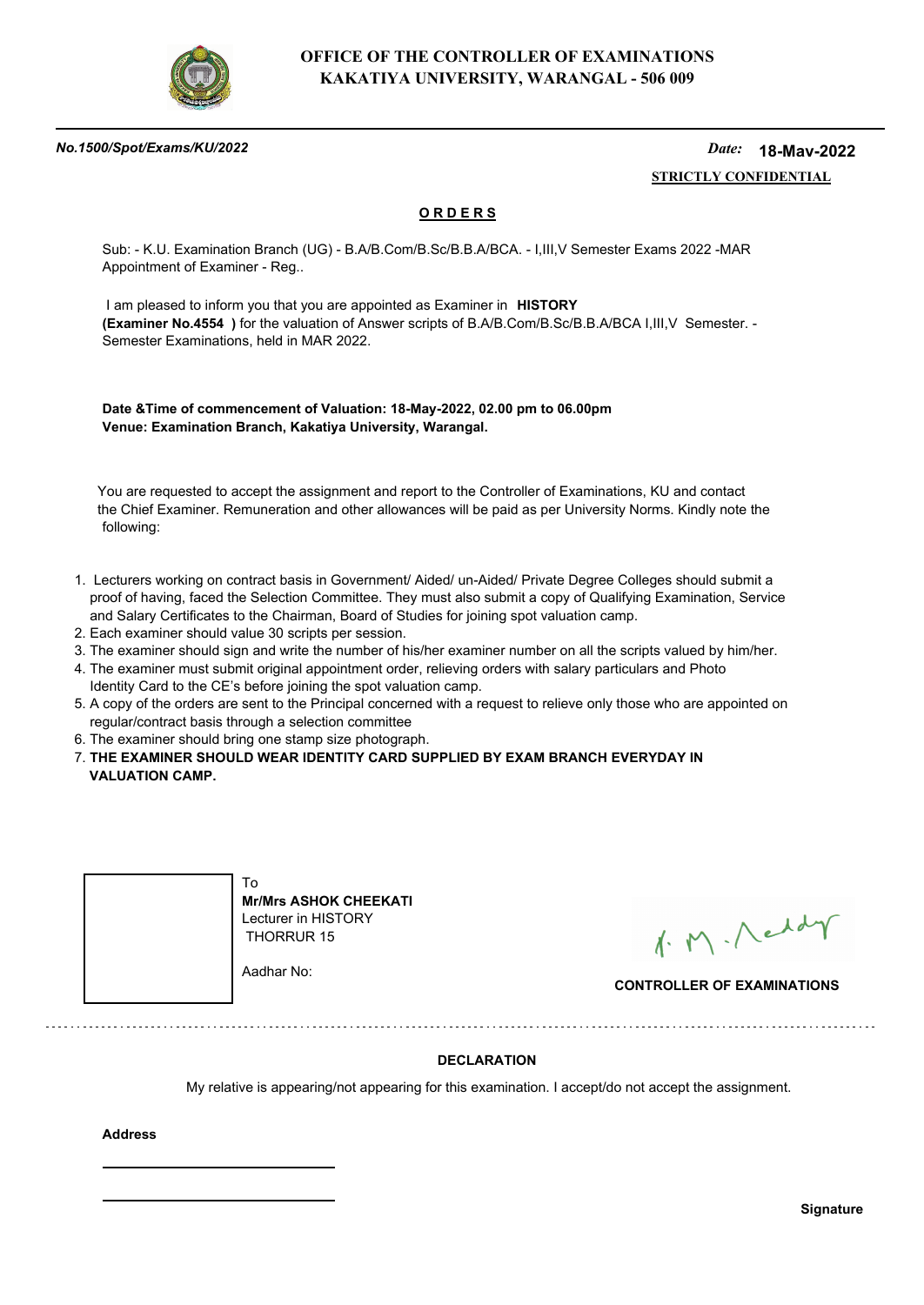

#### *No.1500/Spot/Exams/KU/2022*

#### *Date:*  **STRICTLY CONFIDENTIAL 18-May-2022**

## **O R D E R S**

Sub: - K.U. Examination Branch (UG) - B.A/B.Com/B.Sc/B.B.A/BCA. - I,III,V Semester Exams 2022 -MAR Appointment of Examiner - Reg..

 I am pleased to inform you that you are appointed as Examiner in **HISTORY (Examiner No.4550 )** for the valuation of Answer scripts of B.A/B.Com/B.Sc/B.B.A/BCA I,III,V Semester. - Semester Examinations, held in MAR 2022.

**Date &Time of commencement of Valuation: 18-May-2022, 02.00 pm to 06.00pm Venue: Examination Branch, Kakatiya University, Warangal.**

 You are requested to accept the assignment and report to the Controller of Examinations, KU and contact the Chief Examiner. Remuneration and other allowances will be paid as per University Norms. Kindly note the following:

- 1. Lecturers working on contract basis in Government/ Aided/ un-Aided/ Private Degree Colleges should submit a proof of having, faced the Selection Committee. They must also submit a copy of Qualifying Examination, Service and Salary Certificates to the Chairman, Board of Studies for joining spot valuation camp.
- 2. Each examiner should value 30 scripts per session.
- 3. The examiner should sign and write the number of his/her examiner number on all the scripts valued by him/her.
- 4. The examiner must submit original appointment order, relieving orders with salary particulars and Photo Identity Card to the CE's before joining the spot valuation camp.
- 5. A copy of the orders are sent to the Principal concerned with a request to relieve only those who are appointed on regular/contract basis through a selection committee
- 6. The examiner should bring one stamp size photograph.
- 7. **THE EXAMINER SHOULD WEAR IDENTITY CARD SUPPLIED BY EXAM BRANCH EVERYDAY IN VALUATION CAMP.**



**Mr/Mrs VADAPALLI VENKANNA** Lecturer in HISTORY THORRUR 13

1. M. Neddy

**CONTROLLER OF EXAMINATIONS**

### **DECLARATION**

My relative is appearing/not appearing for this examination. I accept/do not accept the assignment.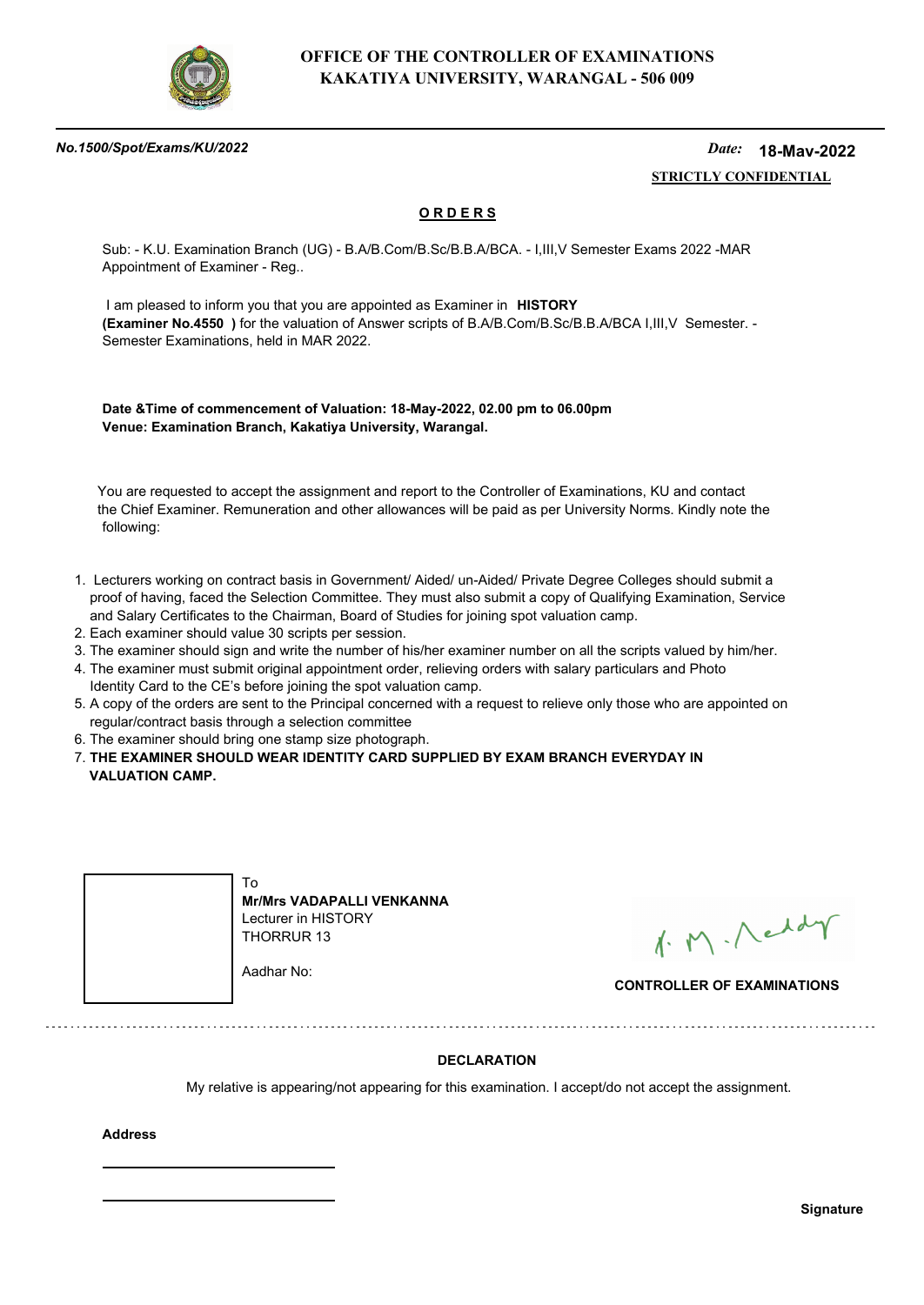

#### *No.1500/Spot/Exams/KU/2022*

#### *Date:*  **STRICTLY CONFIDENTIAL 18-May-2022**

## **O R D E R S**

Sub: - K.U. Examination Branch (UG) - B.A/B.Com/B.Sc/B.B.A/BCA. - I,III,V Semester Exams 2022 -MAR Appointment of Examiner - Reg..

 I am pleased to inform you that you are appointed as Examiner in **HISTORY (Examiner No.4504 )** for the valuation of Answer scripts of B.A/B.Com/B.Sc/B.B.A/BCA I,III,V Semester. - Semester Examinations, held in MAR 2022.

**Date &Time of commencement of Valuation: 18-May-2022, 02.00 pm to 06.00pm Venue: Examination Branch, Kakatiya University, Warangal.**

 You are requested to accept the assignment and report to the Controller of Examinations, KU and contact the Chief Examiner. Remuneration and other allowances will be paid as per University Norms. Kindly note the following:

- 1. Lecturers working on contract basis in Government/ Aided/ un-Aided/ Private Degree Colleges should submit a proof of having, faced the Selection Committee. They must also submit a copy of Qualifying Examination, Service and Salary Certificates to the Chairman, Board of Studies for joining spot valuation camp.
- 2. Each examiner should value 30 scripts per session.
- 3. The examiner should sign and write the number of his/her examiner number on all the scripts valued by him/her.
- 4. The examiner must submit original appointment order, relieving orders with salary particulars and Photo Identity Card to the CE's before joining the spot valuation camp.
- 5. A copy of the orders are sent to the Principal concerned with a request to relieve only those who are appointed on regular/contract basis through a selection committee
- 6. The examiner should bring one stamp size photograph.
- 7. **THE EXAMINER SHOULD WEAR IDENTITY CARD SUPPLIED BY EXAM BRANCH EVERYDAY IN VALUATION CAMP.**



1. M. Neddy

**CONTROLLER OF EXAMINATIONS**

### **DECLARATION**

My relative is appearing/not appearing for this examination. I accept/do not accept the assignment.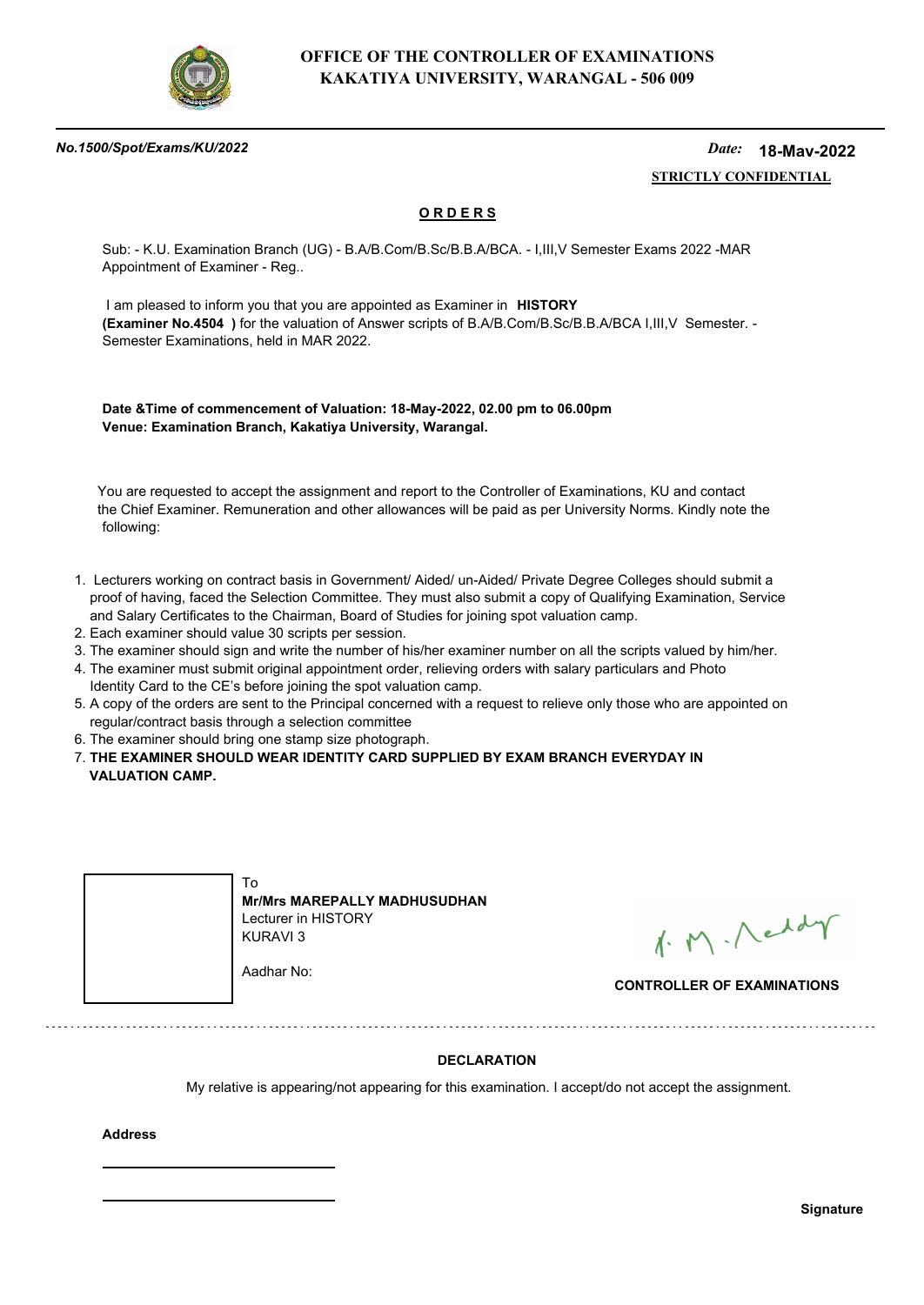

#### *No.1500/Spot/Exams/KU/2022*

#### *Date:*  **STRICTLY CONFIDENTIAL 18-May-2022**

## **O R D E R S**

Sub: - K.U. Examination Branch (UG) - B.A/B.Com/B.Sc/B.B.A/BCA. - I,III,V Semester Exams 2022 -MAR Appointment of Examiner - Reg..

 I am pleased to inform you that you are appointed as Examiner in **HISTORY (Examiner No.4538 )** for the valuation of Answer scripts of B.A/B.Com/B.Sc/B.B.A/BCA I,III,V Semester. - Semester Examinations, held in MAR 2022.

**Date &Time of commencement of Valuation: 18-May-2022, 02.00 pm to 06.00pm Venue: Examination Branch, Kakatiya University, Warangal.**

 You are requested to accept the assignment and report to the Controller of Examinations, KU and contact the Chief Examiner. Remuneration and other allowances will be paid as per University Norms. Kindly note the following:

- 1. Lecturers working on contract basis in Government/ Aided/ un-Aided/ Private Degree Colleges should submit a proof of having, faced the Selection Committee. They must also submit a copy of Qualifying Examination, Service and Salary Certificates to the Chairman, Board of Studies for joining spot valuation camp.
- 2. Each examiner should value 30 scripts per session.
- 3. The examiner should sign and write the number of his/her examiner number on all the scripts valued by him/her.
- 4. The examiner must submit original appointment order, relieving orders with salary particulars and Photo Identity Card to the CE's before joining the spot valuation camp.
- 5. A copy of the orders are sent to the Principal concerned with a request to relieve only those who are appointed on regular/contract basis through a selection committee
- 6. The examiner should bring one stamp size photograph.
- 7. **THE EXAMINER SHOULD WEAR IDENTITY CARD SUPPLIED BY EXAM BRANCH EVERYDAY IN VALUATION CAMP.**



1. M. Neddy

**CONTROLLER OF EXAMINATIONS**

### **DECLARATION**

My relative is appearing/not appearing for this examination. I accept/do not accept the assignment.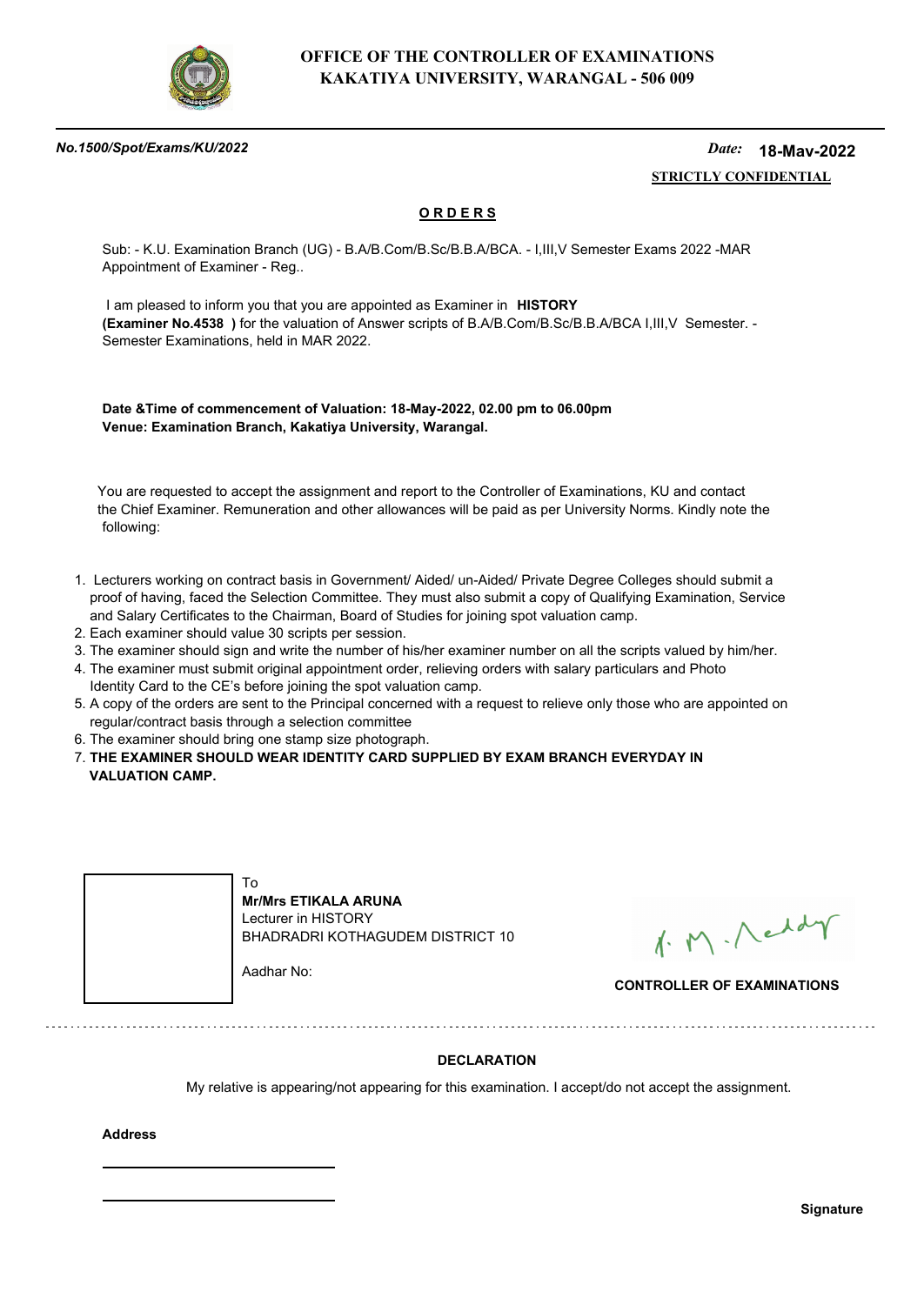

#### *No.1500/Spot/Exams/KU/2022*

#### *Date:*  **STRICTLY CONFIDENTIAL 18-May-2022**

## **O R D E R S**

Sub: - K.U. Examination Branch (UG) - B.A/B.Com/B.Sc/B.B.A/BCA. - I,III,V Semester Exams 2022 -MAR Appointment of Examiner - Reg..

 I am pleased to inform you that you are appointed as Examiner in **HISTORY (Examiner No.4561 )** for the valuation of Answer scripts of B.A/B.Com/B.Sc/B.B.A/BCA I,III,V Semester. - Semester Examinations, held in MAR 2022.

**Date &Time of commencement of Valuation: 18-May-2022, 02.00 pm to 06.00pm Venue: Examination Branch, Kakatiya University, Warangal.**

 You are requested to accept the assignment and report to the Controller of Examinations, KU and contact the Chief Examiner. Remuneration and other allowances will be paid as per University Norms. Kindly note the following:

- 1. Lecturers working on contract basis in Government/ Aided/ un-Aided/ Private Degree Colleges should submit a proof of having, faced the Selection Committee. They must also submit a copy of Qualifying Examination, Service and Salary Certificates to the Chairman, Board of Studies for joining spot valuation camp.
- 2. Each examiner should value 30 scripts per session.
- 3. The examiner should sign and write the number of his/her examiner number on all the scripts valued by him/her.
- 4. The examiner must submit original appointment order, relieving orders with salary particulars and Photo Identity Card to the CE's before joining the spot valuation camp.
- 5. A copy of the orders are sent to the Principal concerned with a request to relieve only those who are appointed on regular/contract basis through a selection committee
- 6. The examiner should bring one stamp size photograph.
- 7. **THE EXAMINER SHOULD WEAR IDENTITY CARD SUPPLIED BY EXAM BRANCH EVERYDAY IN VALUATION CAMP.**



1. M. Neddy

**CONTROLLER OF EXAMINATIONS**

### **DECLARATION**

My relative is appearing/not appearing for this examination. I accept/do not accept the assignment.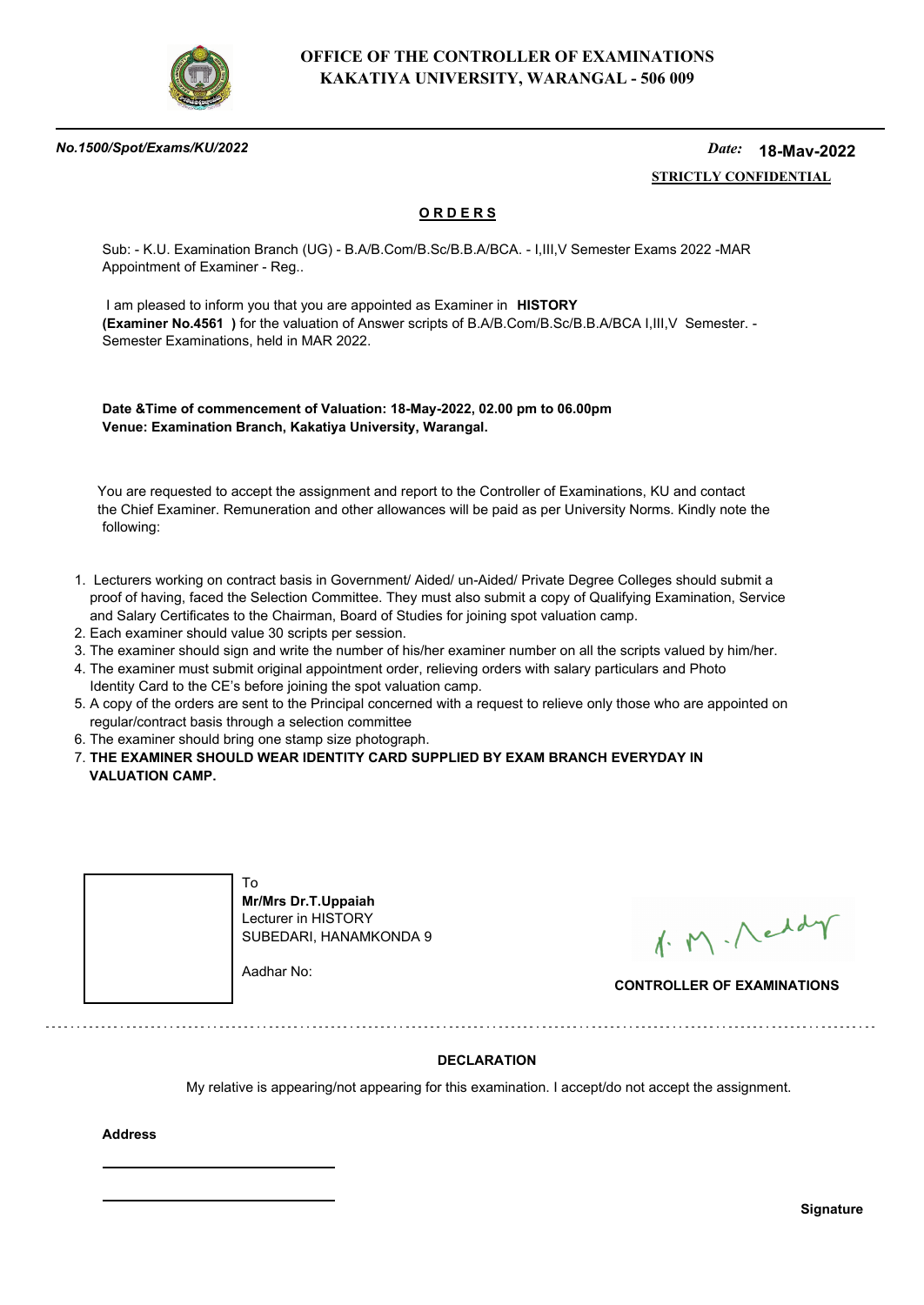

#### *No.1500/Spot/Exams/KU/2022*

#### *Date:*  **STRICTLY CONFIDENTIAL 18-May-2022**

## **O R D E R S**

Sub: - K.U. Examination Branch (UG) - B.A/B.Com/B.Sc/B.B.A/BCA. - I,III,V Semester Exams 2022 -MAR Appointment of Examiner - Reg..

 I am pleased to inform you that you are appointed as Examiner in **HISTORY (Examiner No.4564 )** for the valuation of Answer scripts of B.A/B.Com/B.Sc/B.B.A/BCA I,III,V Semester. - Semester Examinations, held in MAR 2022.

**Date &Time of commencement of Valuation: 18-May-2022, 02.00 pm to 06.00pm Venue: Examination Branch, Kakatiya University, Warangal.**

 You are requested to accept the assignment and report to the Controller of Examinations, KU and contact the Chief Examiner. Remuneration and other allowances will be paid as per University Norms. Kindly note the following:

- 1. Lecturers working on contract basis in Government/ Aided/ un-Aided/ Private Degree Colleges should submit a proof of having, faced the Selection Committee. They must also submit a copy of Qualifying Examination, Service and Salary Certificates to the Chairman, Board of Studies for joining spot valuation camp.
- 2. Each examiner should value 30 scripts per session.
- 3. The examiner should sign and write the number of his/her examiner number on all the scripts valued by him/her.
- 4. The examiner must submit original appointment order, relieving orders with salary particulars and Photo Identity Card to the CE's before joining the spot valuation camp.
- 5. A copy of the orders are sent to the Principal concerned with a request to relieve only those who are appointed on regular/contract basis through a selection committee
- 6. The examiner should bring one stamp size photograph.
- 7. **THE EXAMINER SHOULD WEAR IDENTITY CARD SUPPLIED BY EXAM BRANCH EVERYDAY IN VALUATION CAMP.**



1. M. Neddy

**CONTROLLER OF EXAMINATIONS**

### **DECLARATION**

My relative is appearing/not appearing for this examination. I accept/do not accept the assignment.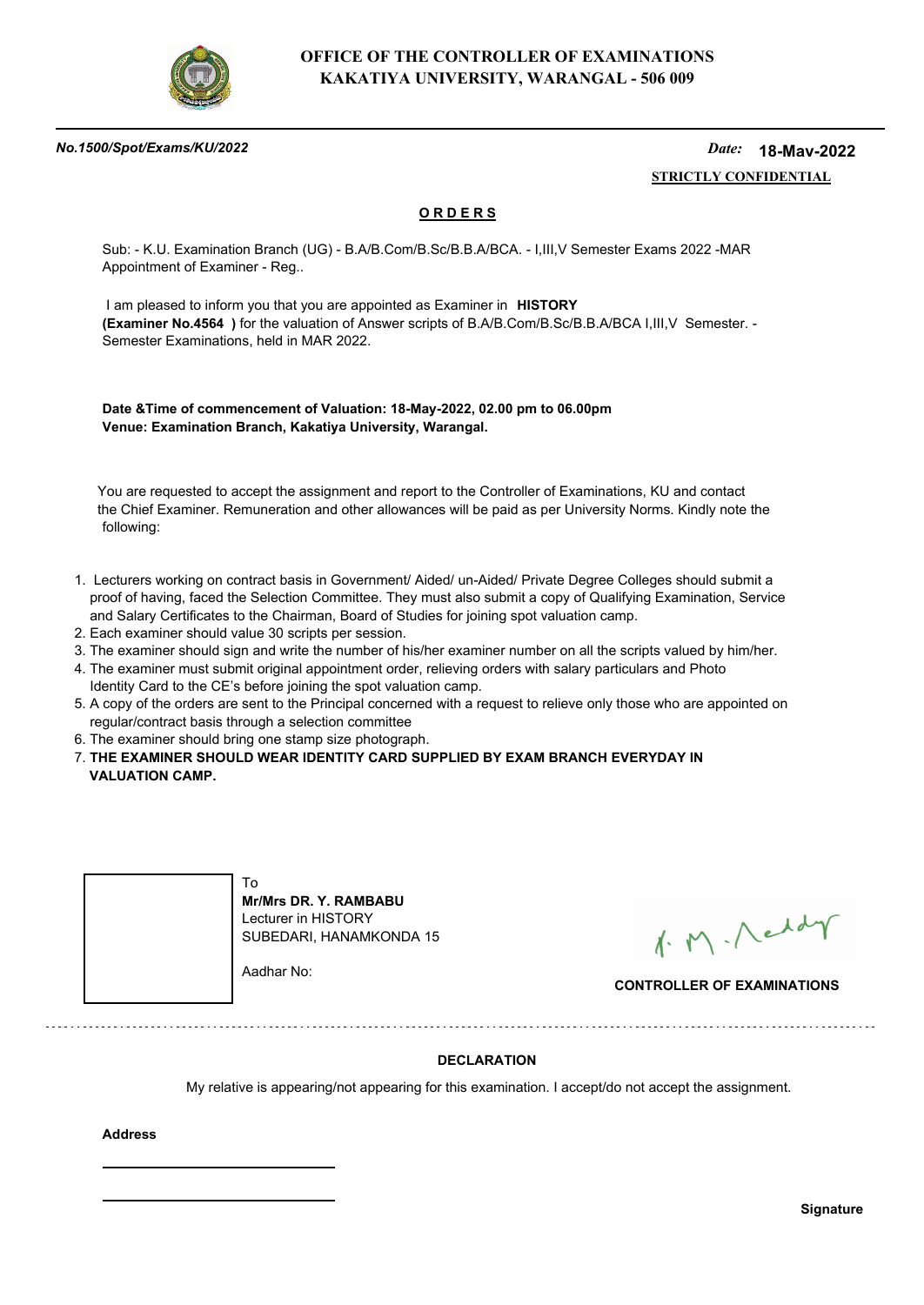

#### *No.1500/Spot/Exams/KU/2022*

#### *Date:*  **STRICTLY CONFIDENTIAL 18-May-2022**

## **O R D E R S**

Sub: - K.U. Examination Branch (UG) - B.A/B.Com/B.Sc/B.B.A/BCA. - I,III,V Semester Exams 2022 -MAR Appointment of Examiner - Reg..

 I am pleased to inform you that you are appointed as Examiner in **HISTORY (Examiner No.4566 )** for the valuation of Answer scripts of B.A/B.Com/B.Sc/B.B.A/BCA I,III,V Semester. - Semester Examinations, held in MAR 2022.

**Date &Time of commencement of Valuation: 18-May-2022, 02.00 pm to 06.00pm Venue: Examination Branch, Kakatiya University, Warangal.**

 You are requested to accept the assignment and report to the Controller of Examinations, KU and contact the Chief Examiner. Remuneration and other allowances will be paid as per University Norms. Kindly note the following:

- 1. Lecturers working on contract basis in Government/ Aided/ un-Aided/ Private Degree Colleges should submit a proof of having, faced the Selection Committee. They must also submit a copy of Qualifying Examination, Service and Salary Certificates to the Chairman, Board of Studies for joining spot valuation camp.
- 2. Each examiner should value 30 scripts per session.
- 3. The examiner should sign and write the number of his/her examiner number on all the scripts valued by him/her.
- 4. The examiner must submit original appointment order, relieving orders with salary particulars and Photo Identity Card to the CE's before joining the spot valuation camp.
- 5. A copy of the orders are sent to the Principal concerned with a request to relieve only those who are appointed on regular/contract basis through a selection committee
- 6. The examiner should bring one stamp size photograph.
- 7. **THE EXAMINER SHOULD WEAR IDENTITY CARD SUPPLIED BY EXAM BRANCH EVERYDAY IN VALUATION CAMP.**



1. M. Neddy

**CONTROLLER OF EXAMINATIONS**

### **DECLARATION**

My relative is appearing/not appearing for this examination. I accept/do not accept the assignment.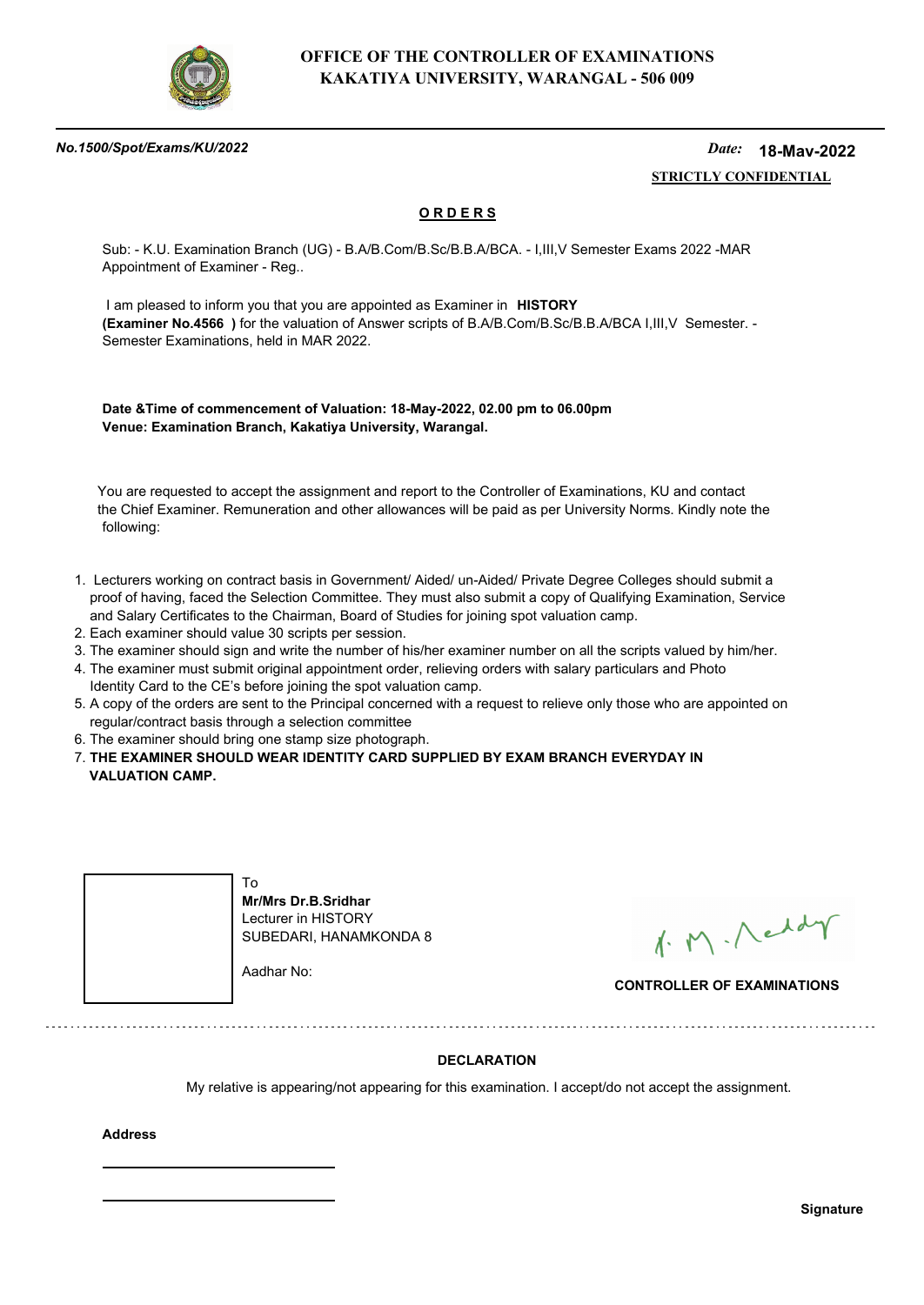

#### *No.1500/Spot/Exams/KU/2022*

#### *Date:*  **STRICTLY CONFIDENTIAL 18-May-2022**

## **O R D E R S**

Sub: - K.U. Examination Branch (UG) - B.A/B.Com/B.Sc/B.B.A/BCA. - I,III,V Semester Exams 2022 -MAR Appointment of Examiner - Reg..

 I am pleased to inform you that you are appointed as Examiner in **HISTORY (Examiner No.4567 )** for the valuation of Answer scripts of B.A/B.Com/B.Sc/B.B.A/BCA I,III,V Semester. - Semester Examinations, held in MAR 2022.

**Date &Time of commencement of Valuation: 18-May-2022, 02.00 pm to 06.00pm Venue: Examination Branch, Kakatiya University, Warangal.**

 You are requested to accept the assignment and report to the Controller of Examinations, KU and contact the Chief Examiner. Remuneration and other allowances will be paid as per University Norms. Kindly note the following:

- 1. Lecturers working on contract basis in Government/ Aided/ un-Aided/ Private Degree Colleges should submit a proof of having, faced the Selection Committee. They must also submit a copy of Qualifying Examination, Service and Salary Certificates to the Chairman, Board of Studies for joining spot valuation camp.
- 2. Each examiner should value 30 scripts per session.
- 3. The examiner should sign and write the number of his/her examiner number on all the scripts valued by him/her.
- 4. The examiner must submit original appointment order, relieving orders with salary particulars and Photo Identity Card to the CE's before joining the spot valuation camp.
- 5. A copy of the orders are sent to the Principal concerned with a request to relieve only those who are appointed on regular/contract basis through a selection committee
- 6. The examiner should bring one stamp size photograph.
- 7. **THE EXAMINER SHOULD WEAR IDENTITY CARD SUPPLIED BY EXAM BRANCH EVERYDAY IN VALUATION CAMP.**



1. M. Neddy

**CONTROLLER OF EXAMINATIONS**

### **DECLARATION**

My relative is appearing/not appearing for this examination. I accept/do not accept the assignment.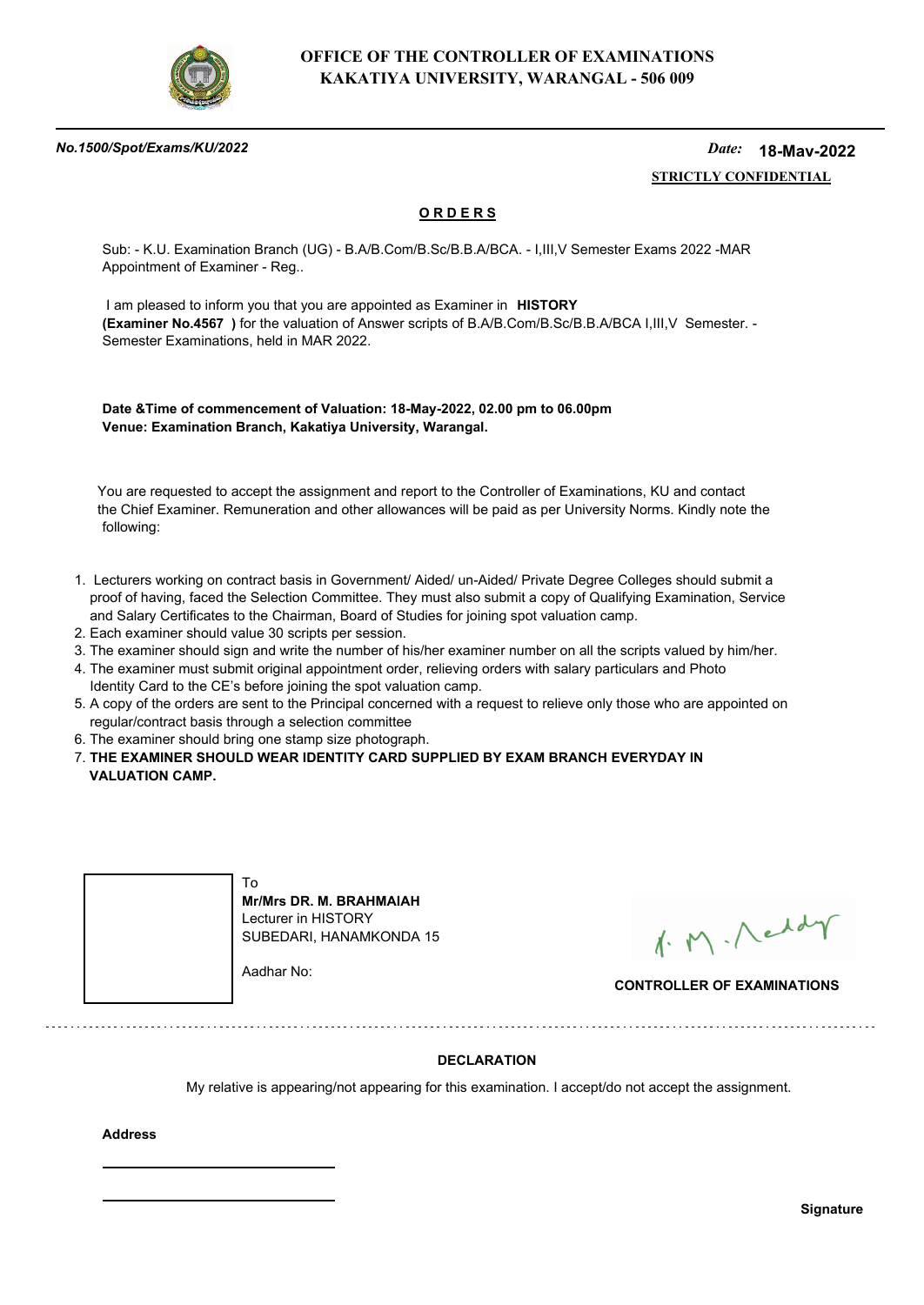

#### *No.1500/Spot/Exams/KU/2022*

#### *Date:*  **STRICTLY CONFIDENTIAL 18-May-2022**

## **O R D E R S**

Sub: - K.U. Examination Branch (UG) - B.A/B.Com/B.Sc/B.B.A/BCA. - I,III,V Semester Exams 2022 -MAR Appointment of Examiner - Reg..

 I am pleased to inform you that you are appointed as Examiner in **HISTORY (Examiner No.4569 )** for the valuation of Answer scripts of B.A/B.Com/B.Sc/B.B.A/BCA I,III,V Semester. - Semester Examinations, held in MAR 2022.

**Date &Time of commencement of Valuation: 18-May-2022, 02.00 pm to 06.00pm Venue: Examination Branch, Kakatiya University, Warangal.**

 You are requested to accept the assignment and report to the Controller of Examinations, KU and contact the Chief Examiner. Remuneration and other allowances will be paid as per University Norms. Kindly note the following:

- 1. Lecturers working on contract basis in Government/ Aided/ un-Aided/ Private Degree Colleges should submit a proof of having, faced the Selection Committee. They must also submit a copy of Qualifying Examination, Service and Salary Certificates to the Chairman, Board of Studies for joining spot valuation camp.
- 2. Each examiner should value 30 scripts per session.
- 3. The examiner should sign and write the number of his/her examiner number on all the scripts valued by him/her.
- 4. The examiner must submit original appointment order, relieving orders with salary particulars and Photo Identity Card to the CE's before joining the spot valuation camp.
- 5. A copy of the orders are sent to the Principal concerned with a request to relieve only those who are appointed on regular/contract basis through a selection committee
- 6. The examiner should bring one stamp size photograph.
- 7. **THE EXAMINER SHOULD WEAR IDENTITY CARD SUPPLIED BY EXAM BRANCH EVERYDAY IN VALUATION CAMP.**



1. M. Neddy

**CONTROLLER OF EXAMINATIONS**

### **DECLARATION**

My relative is appearing/not appearing for this examination. I accept/do not accept the assignment.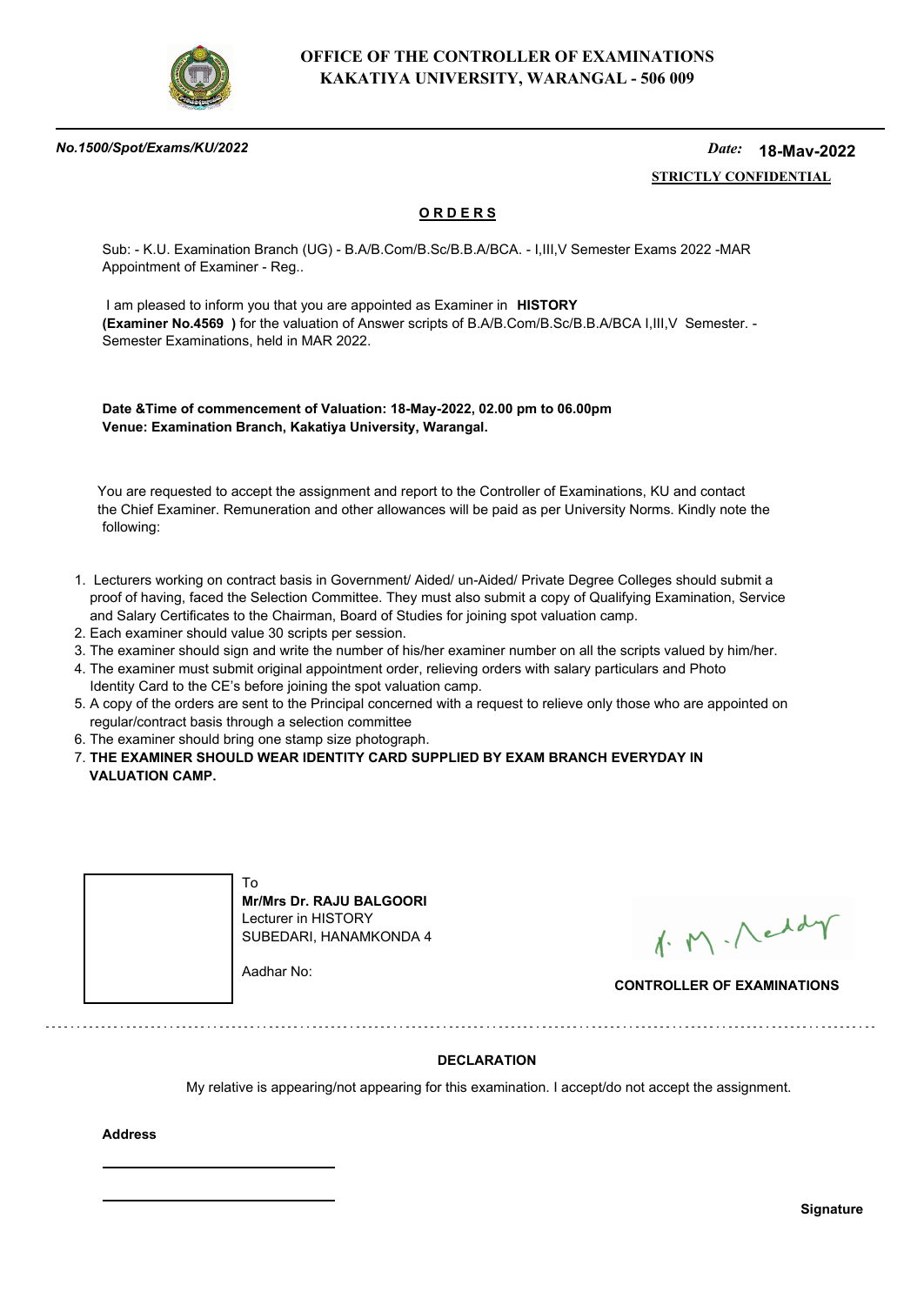

#### *No.1500/Spot/Exams/KU/2022*

#### *Date:*  **STRICTLY CONFIDENTIAL 18-May-2022**

## **O R D E R S**

Sub: - K.U. Examination Branch (UG) - B.A/B.Com/B.Sc/B.B.A/BCA. - I,III,V Semester Exams 2022 -MAR Appointment of Examiner - Reg..

 I am pleased to inform you that you are appointed as Examiner in **HISTORY (Examiner No.4570 )** for the valuation of Answer scripts of B.A/B.Com/B.Sc/B.B.A/BCA I,III,V Semester. - Semester Examinations, held in MAR 2022.

**Date &Time of commencement of Valuation: 18-May-2022, 02.00 pm to 06.00pm Venue: Examination Branch, Kakatiya University, Warangal.**

 You are requested to accept the assignment and report to the Controller of Examinations, KU and contact the Chief Examiner. Remuneration and other allowances will be paid as per University Norms. Kindly note the following:

- 1. Lecturers working on contract basis in Government/ Aided/ un-Aided/ Private Degree Colleges should submit a proof of having, faced the Selection Committee. They must also submit a copy of Qualifying Examination, Service and Salary Certificates to the Chairman, Board of Studies for joining spot valuation camp.
- 2. Each examiner should value 30 scripts per session.
- 3. The examiner should sign and write the number of his/her examiner number on all the scripts valued by him/her.
- 4. The examiner must submit original appointment order, relieving orders with salary particulars and Photo Identity Card to the CE's before joining the spot valuation camp.
- 5. A copy of the orders are sent to the Principal concerned with a request to relieve only those who are appointed on regular/contract basis through a selection committee
- 6. The examiner should bring one stamp size photograph.

7. **THE EXAMINER SHOULD WEAR IDENTITY CARD SUPPLIED BY EXAM BRANCH EVERYDAY IN VALUATION CAMP.**



**Mr/Mrs Dr. D. Bikshapathi** Lecturer in HISTORY SUBEDARI, HANAMKONDA 18

1. M. Neddy

**CONTROLLER OF EXAMINATIONS**

### **DECLARATION**

My relative is appearing/not appearing for this examination. I accept/do not accept the assignment.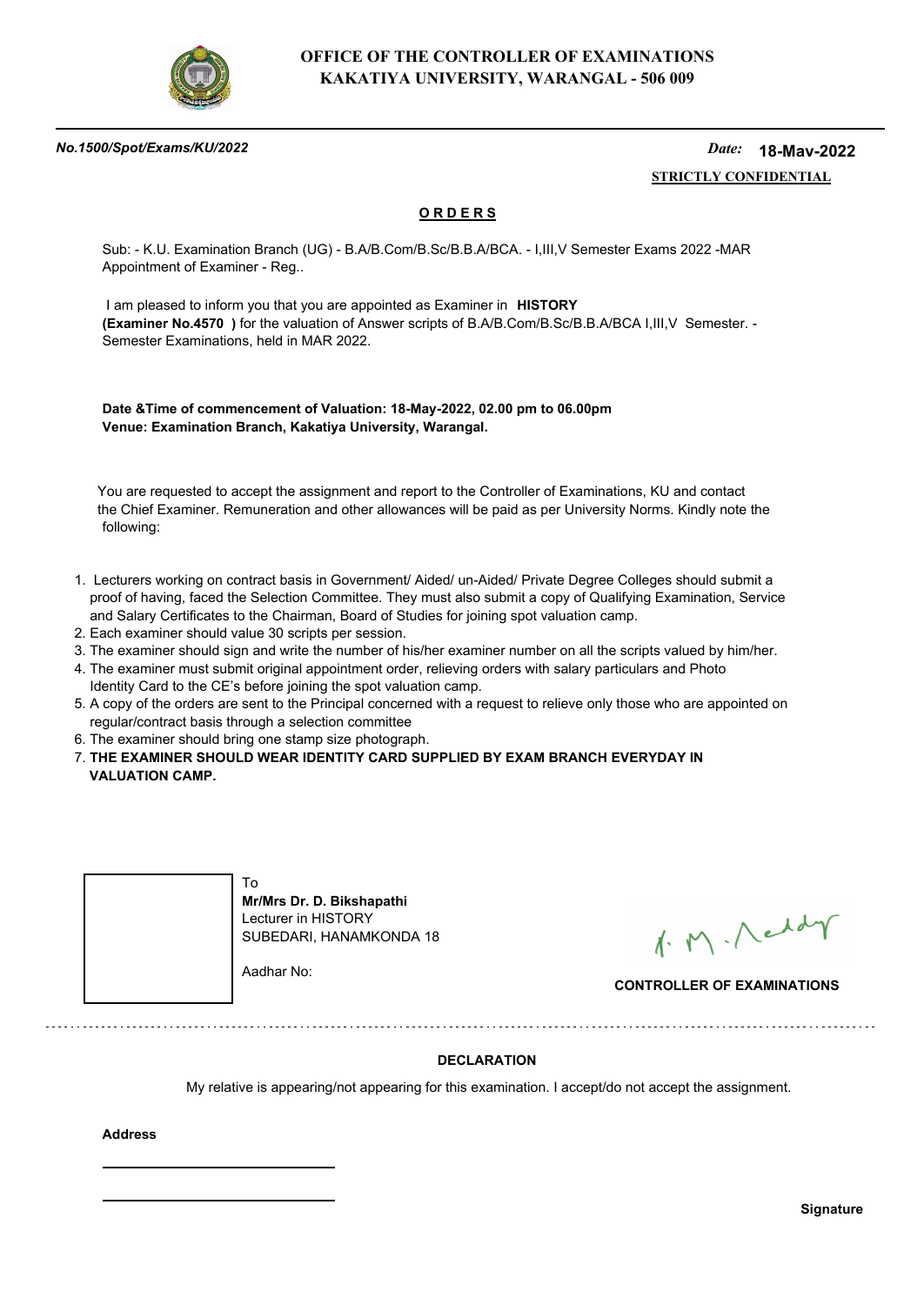

#### *No.1500/Spot/Exams/KU/2022*

#### *Date:*  **STRICTLY CONFIDENTIAL 18-May-2022**

## **O R D E R S**

Sub: - K.U. Examination Branch (UG) - B.A/B.Com/B.Sc/B.B.A/BCA. - I,III,V Semester Exams 2022 -MAR Appointment of Examiner - Reg..

 I am pleased to inform you that you are appointed as Examiner in **HISTORY (Examiner No.4572 )** for the valuation of Answer scripts of B.A/B.Com/B.Sc/B.B.A/BCA I,III,V Semester. - Semester Examinations, held in MAR 2022.

**Date &Time of commencement of Valuation: 18-May-2022, 02.00 pm to 06.00pm Venue: Examination Branch, Kakatiya University, Warangal.**

 You are requested to accept the assignment and report to the Controller of Examinations, KU and contact the Chief Examiner. Remuneration and other allowances will be paid as per University Norms. Kindly note the following:

- 1. Lecturers working on contract basis in Government/ Aided/ un-Aided/ Private Degree Colleges should submit a proof of having, faced the Selection Committee. They must also submit a copy of Qualifying Examination, Service and Salary Certificates to the Chairman, Board of Studies for joining spot valuation camp.
- 2. Each examiner should value 30 scripts per session.
- 3. The examiner should sign and write the number of his/her examiner number on all the scripts valued by him/her.
- 4. The examiner must submit original appointment order, relieving orders with salary particulars and Photo Identity Card to the CE's before joining the spot valuation camp.
- 5. A copy of the orders are sent to the Principal concerned with a request to relieve only those who are appointed on regular/contract basis through a selection committee
- 6. The examiner should bring one stamp size photograph.
- 7. **THE EXAMINER SHOULD WEAR IDENTITY CARD SUPPLIED BY EXAM BRANCH EVERYDAY IN VALUATION CAMP.**



1. M. Neddy

**CONTROLLER OF EXAMINATIONS**

### **DECLARATION**

My relative is appearing/not appearing for this examination. I accept/do not accept the assignment.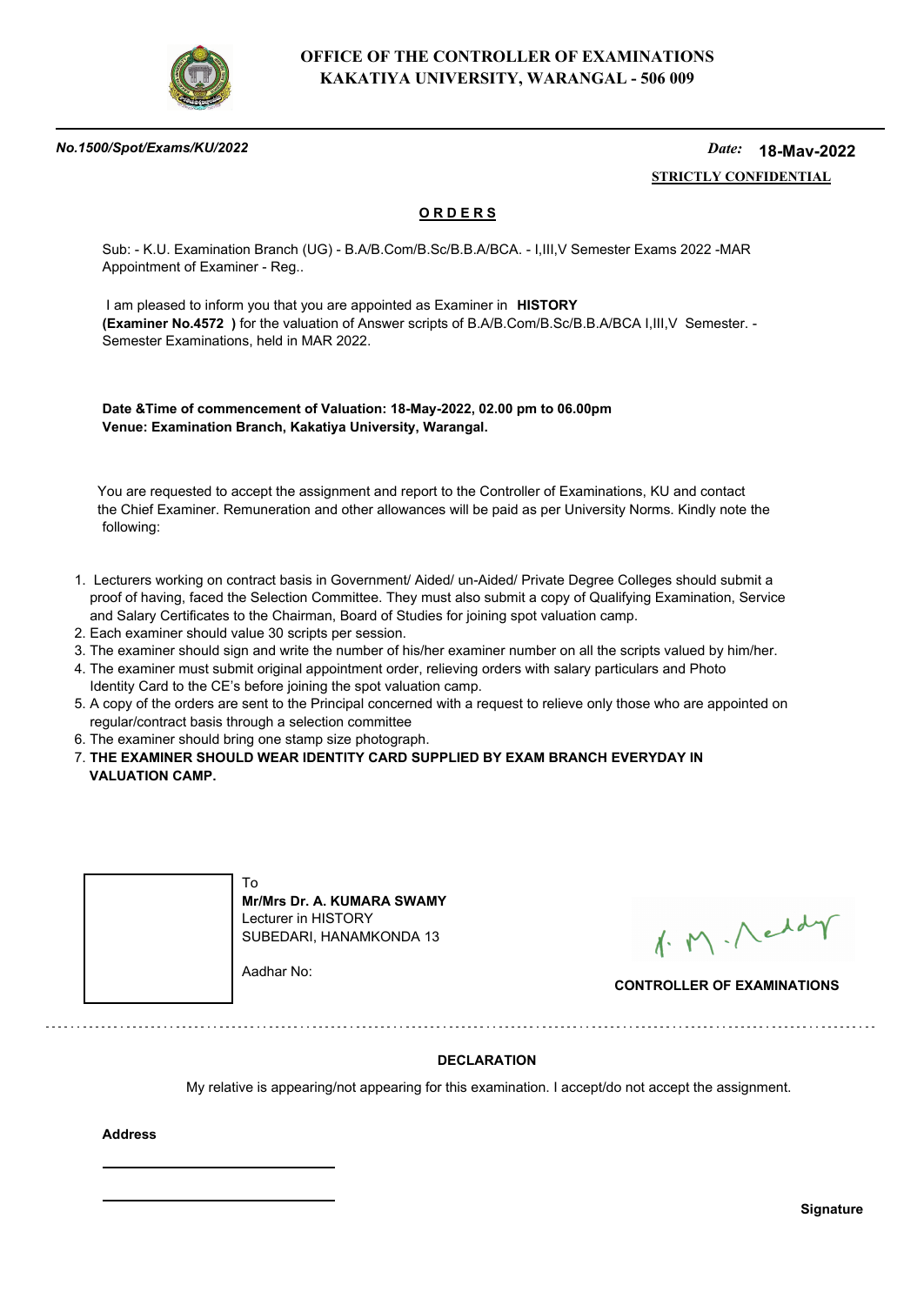

#### *No.1500/Spot/Exams/KU/2022*

#### *Date:*  **STRICTLY CONFIDENTIAL 18-May-2022**

## **O R D E R S**

Sub: - K.U. Examination Branch (UG) - B.A/B.Com/B.Sc/B.B.A/BCA. - I,III,V Semester Exams 2022 -MAR Appointment of Examiner - Reg..

 I am pleased to inform you that you are appointed as Examiner in **History (Examiner No.8059 )** for the valuation of Answer scripts of B.A/B.Com/B.Sc/B.B.A/BCA I,III,V Semester. - Semester Examinations, held in MAR 2022.

**Date &Time of commencement of Valuation: 18-May-2022, 02.00 pm to 06.00pm Venue: Examination Branch, Kakatiya University, Warangal.**

 You are requested to accept the assignment and report to the Controller of Examinations, KU and contact the Chief Examiner. Remuneration and other allowances will be paid as per University Norms. Kindly note the following:

- 1. Lecturers working on contract basis in Government/ Aided/ un-Aided/ Private Degree Colleges should submit a proof of having, faced the Selection Committee. They must also submit a copy of Qualifying Examination, Service and Salary Certificates to the Chairman, Board of Studies for joining spot valuation camp.
- 2. Each examiner should value 30 scripts per session.
- 3. The examiner should sign and write the number of his/her examiner number on all the scripts valued by him/her.
- 4. The examiner must submit original appointment order, relieving orders with salary particulars and Photo Identity Card to the CE's before joining the spot valuation camp.
- 5. A copy of the orders are sent to the Principal concerned with a request to relieve only those who are appointed on regular/contract basis through a selection committee
- 6. The examiner should bring one stamp size photograph.
- 7. **THE EXAMINER SHOULD WEAR IDENTITY CARD SUPPLIED BY EXAM BRANCH EVERYDAY IN VALUATION CAMP.**



1. M. Neddy

**CONTROLLER OF EXAMINATIONS**

### **DECLARATION**

My relative is appearing/not appearing for this examination. I accept/do not accept the assignment.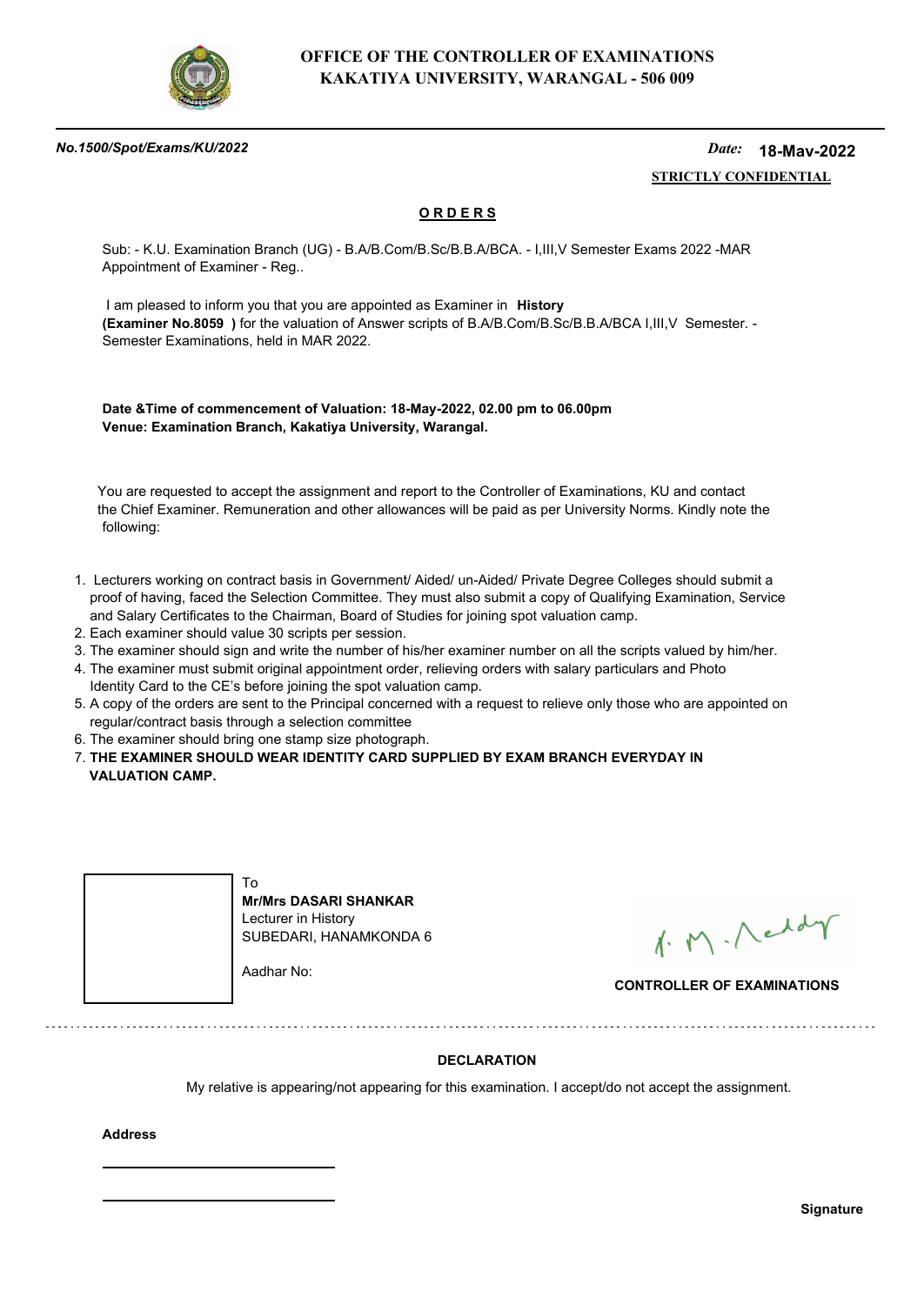

#### *No.1500/Spot/Exams/KU/2022*

#### *Date:*  **STRICTLY CONFIDENTIAL 18-May-2022**

## **O R D E R S**

Sub: - K.U. Examination Branch (UG) - B.A/B.Com/B.Sc/B.B.A/BCA. - I,III,V Semester Exams 2022 -MAR Appointment of Examiner - Reg..

 I am pleased to inform you that you are appointed as Examiner in **History (Examiner No.5005 )** for the valuation of Answer scripts of B.A/B.Com/B.Sc/B.B.A/BCA I,III,V Semester. - Semester Examinations, held in MAR 2022.

**Date &Time of commencement of Valuation: 18-May-2022, 02.00 pm to 06.00pm Venue: Examination Branch, Kakatiya University, Warangal.**

 You are requested to accept the assignment and report to the Controller of Examinations, KU and contact the Chief Examiner. Remuneration and other allowances will be paid as per University Norms. Kindly note the following:

- 1. Lecturers working on contract basis in Government/ Aided/ un-Aided/ Private Degree Colleges should submit a proof of having, faced the Selection Committee. They must also submit a copy of Qualifying Examination, Service and Salary Certificates to the Chairman, Board of Studies for joining spot valuation camp.
- 2. Each examiner should value 30 scripts per session.
- 3. The examiner should sign and write the number of his/her examiner number on all the scripts valued by him/her.
- 4. The examiner must submit original appointment order, relieving orders with salary particulars and Photo Identity Card to the CE's before joining the spot valuation camp.
- 5. A copy of the orders are sent to the Principal concerned with a request to relieve only those who are appointed on regular/contract basis through a selection committee
- 6. The examiner should bring one stamp size photograph.

7. **THE EXAMINER SHOULD WEAR IDENTITY CARD SUPPLIED BY EXAM BRANCH EVERYDAY IN VALUATION CAMP.**



1. M. Neddy

**CONTROLLER OF EXAMINATIONS**

### **DECLARATION**

My relative is appearing/not appearing for this examination. I accept/do not accept the assignment.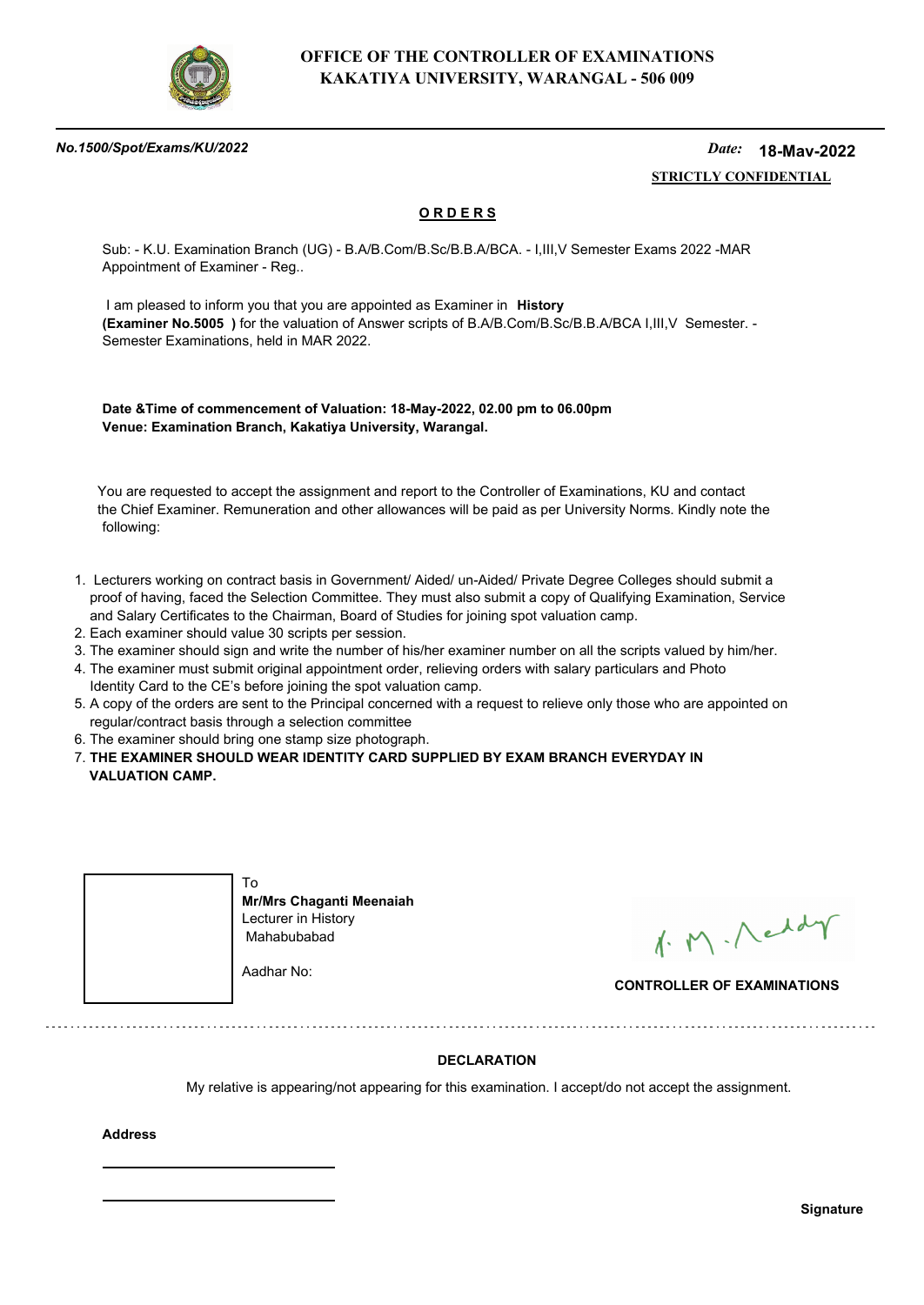

#### *No.1500/Spot/Exams/KU/2022*

#### *Date:*  **STRICTLY CONFIDENTIAL 18-May-2022**

## **O R D E R S**

Sub: - K.U. Examination Branch (UG) - B.A/B.Com/B.Sc/B.B.A/BCA. - I,III,V Semester Exams 2022 -MAR Appointment of Examiner - Reg..

 I am pleased to inform you that you are appointed as Examiner in **HISTORY (Examiner No.4522 )** for the valuation of Answer scripts of B.A/B.Com/B.Sc/B.B.A/BCA I,III,V Semester. - Semester Examinations, held in MAR 2022.

**Date &Time of commencement of Valuation: 18-May-2022, 02.00 pm to 06.00pm Venue: Examination Branch, Kakatiya University, Warangal.**

 You are requested to accept the assignment and report to the Controller of Examinations, KU and contact the Chief Examiner. Remuneration and other allowances will be paid as per University Norms. Kindly note the following:

- 1. Lecturers working on contract basis in Government/ Aided/ un-Aided/ Private Degree Colleges should submit a proof of having, faced the Selection Committee. They must also submit a copy of Qualifying Examination, Service and Salary Certificates to the Chairman, Board of Studies for joining spot valuation camp.
- 2. Each examiner should value 30 scripts per session.
- 3. The examiner should sign and write the number of his/her examiner number on all the scripts valued by him/her.
- 4. The examiner must submit original appointment order, relieving orders with salary particulars and Photo Identity Card to the CE's before joining the spot valuation camp.
- 5. A copy of the orders are sent to the Principal concerned with a request to relieve only those who are appointed on regular/contract basis through a selection committee
- 6. The examiner should bring one stamp size photograph.
- 7. **THE EXAMINER SHOULD WEAR IDENTITY CARD SUPPLIED BY EXAM BRANCH EVERYDAY IN VALUATION CAMP.**



**Mr/Mrs BANOTHU SHEKER** Lecturer in HISTORY BHAYYARAM 7

Aadhar No:

1. M. Neddy

**CONTROLLER OF EXAMINATIONS**

### **DECLARATION**

My relative is appearing/not appearing for this examination. I accept/do not accept the assignment.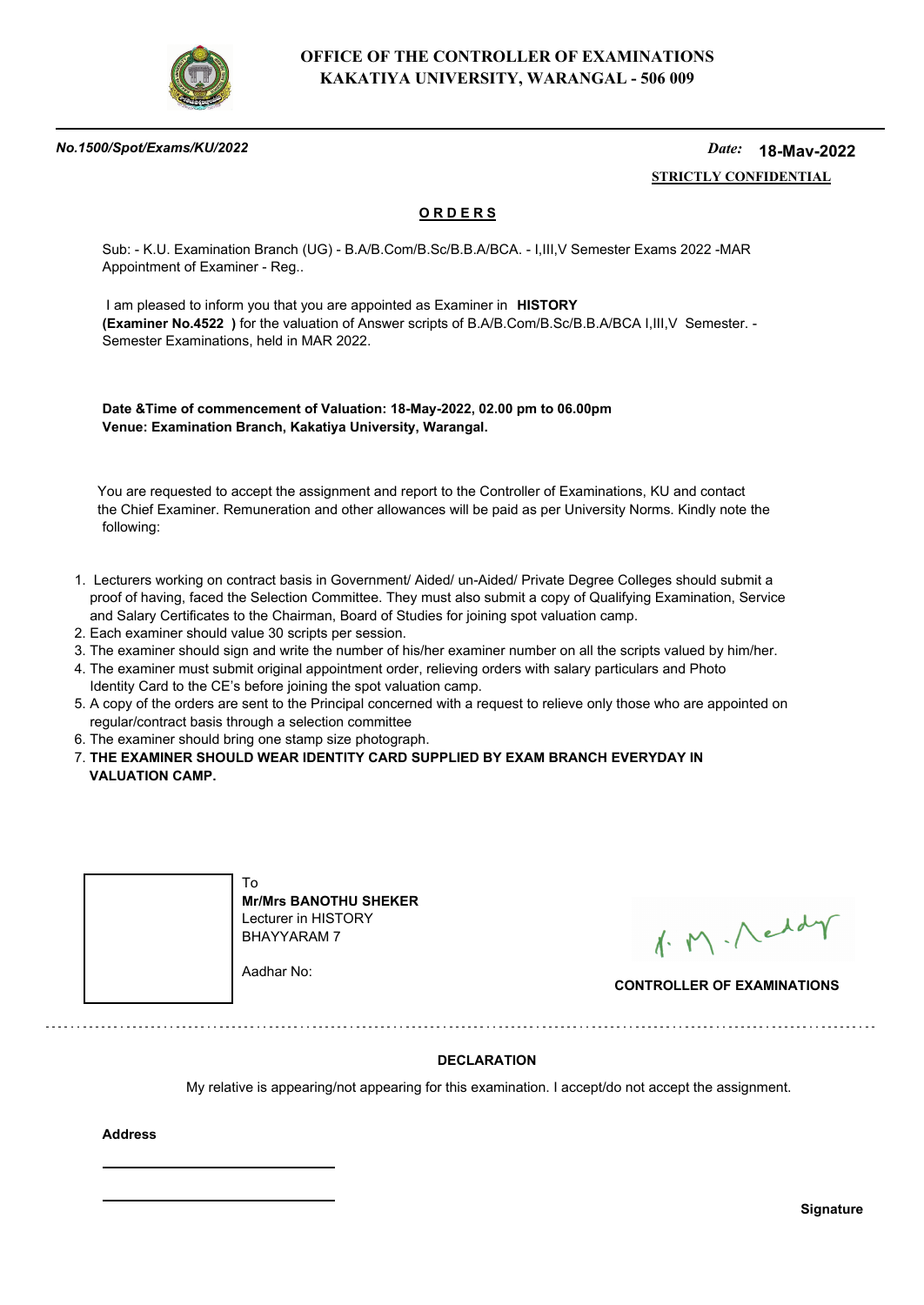

#### *No.1500/Spot/Exams/KU/2022*

#### *Date:*  **STRICTLY CONFIDENTIAL 18-May-2022**

## **O R D E R S**

Sub: - K.U. Examination Branch (UG) - B.A/B.Com/B.Sc/B.B.A/BCA. - I,III,V Semester Exams 2022 -MAR Appointment of Examiner - Reg..

 I am pleased to inform you that you are appointed as Examiner in **HISTORY (Examiner No.4508 )** for the valuation of Answer scripts of B.A/B.Com/B.Sc/B.B.A/BCA I,III,V Semester. - Semester Examinations, held in MAR 2022.

**Date &Time of commencement of Valuation: 18-May-2022, 02.00 pm to 06.00pm Venue: Examination Branch, Kakatiya University, Warangal.**

 You are requested to accept the assignment and report to the Controller of Examinations, KU and contact the Chief Examiner. Remuneration and other allowances will be paid as per University Norms. Kindly note the following:

- 1. Lecturers working on contract basis in Government/ Aided/ un-Aided/ Private Degree Colleges should submit a proof of having, faced the Selection Committee. They must also submit a copy of Qualifying Examination, Service and Salary Certificates to the Chairman, Board of Studies for joining spot valuation camp.
- 2. Each examiner should value 30 scripts per session.
- 3. The examiner should sign and write the number of his/her examiner number on all the scripts valued by him/her.
- 4. The examiner must submit original appointment order, relieving orders with salary particulars and Photo Identity Card to the CE's before joining the spot valuation camp.
- 5. A copy of the orders are sent to the Principal concerned with a request to relieve only those who are appointed on regular/contract basis through a selection committee
- 6. The examiner should bring one stamp size photograph.

7. **THE EXAMINER SHOULD WEAR IDENTITY CARD SUPPLIED BY EXAM BRANCH EVERYDAY IN VALUATION CAMP.**



**Mr/Mrs GOUNDLA KALYAN KUMAR** Lecturer in HISTORY MAHABUBABAD 4

1. M. Neddy

**CONTROLLER OF EXAMINATIONS**

### **DECLARATION**

My relative is appearing/not appearing for this examination. I accept/do not accept the assignment.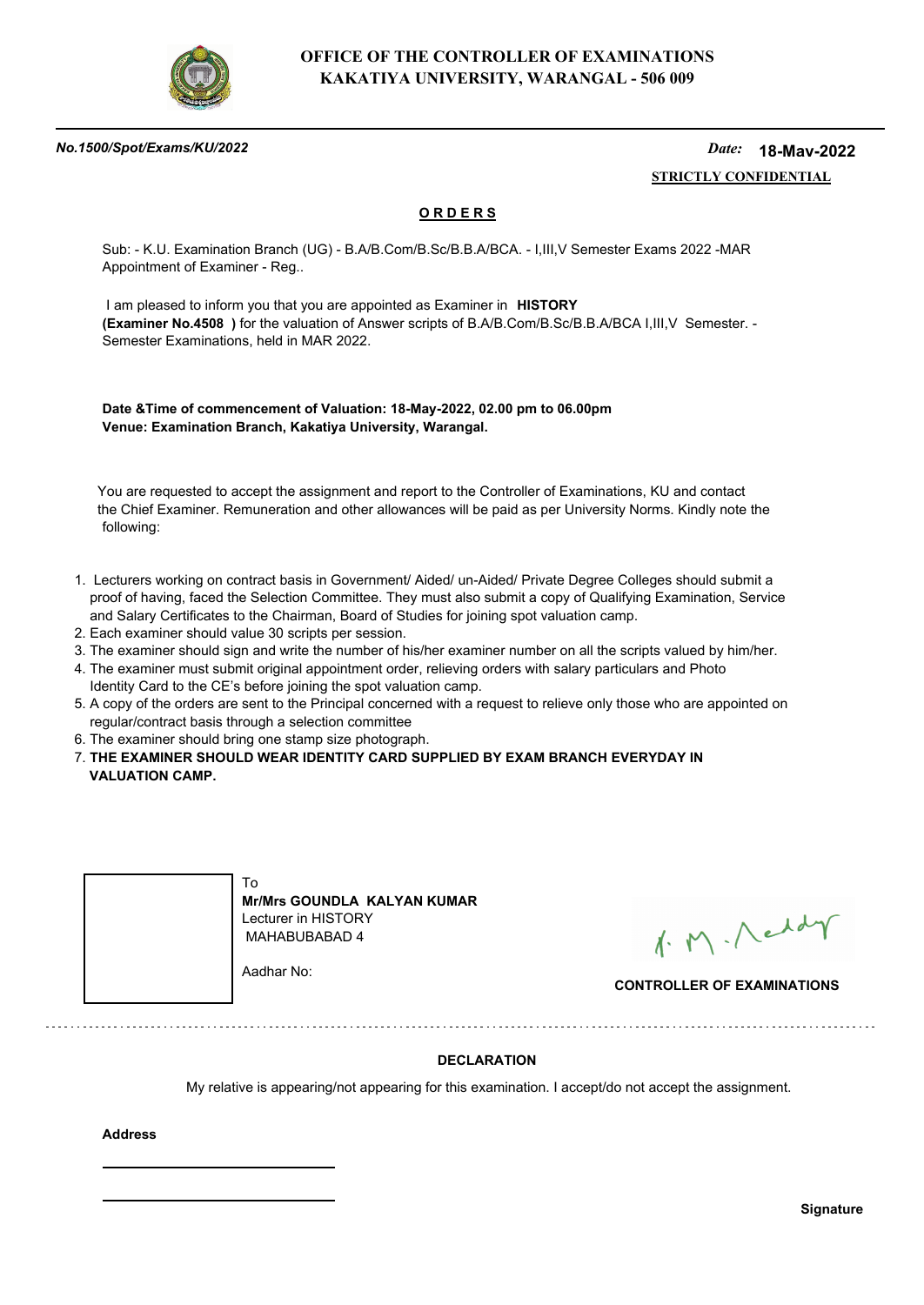

#### *No.1500/Spot/Exams/KU/2022*

#### *Date:*  **STRICTLY CONFIDENTIAL 18-May-2022**

## **O R D E R S**

Sub: - K.U. Examination Branch (UG) - B.A/B.Com/B.Sc/B.B.A/BCA. - I,III,V Semester Exams 2022 -MAR Appointment of Examiner - Reg..

 I am pleased to inform you that you are appointed as Examiner in **HISTORY (Examiner No.4500 )** for the valuation of Answer scripts of B.A/B.Com/B.Sc/B.B.A/BCA I,III,V Semester. - Semester Examinations, held in MAR 2022.

**Date &Time of commencement of Valuation: 18-May-2022, 02.00 pm to 06.00pm Venue: Examination Branch, Kakatiya University, Warangal.**

 You are requested to accept the assignment and report to the Controller of Examinations, KU and contact the Chief Examiner. Remuneration and other allowances will be paid as per University Norms. Kindly note the following:

- 1. Lecturers working on contract basis in Government/ Aided/ un-Aided/ Private Degree Colleges should submit a proof of having, faced the Selection Committee. They must also submit a copy of Qualifying Examination, Service and Salary Certificates to the Chairman, Board of Studies for joining spot valuation camp.
- 2. Each examiner should value 30 scripts per session.
- 3. The examiner should sign and write the number of his/her examiner number on all the scripts valued by him/her.
- 4. The examiner must submit original appointment order, relieving orders with salary particulars and Photo Identity Card to the CE's before joining the spot valuation camp.
- 5. A copy of the orders are sent to the Principal concerned with a request to relieve only those who are appointed on regular/contract basis through a selection committee
- 6. The examiner should bring one stamp size photograph.
- 7. **THE EXAMINER SHOULD WEAR IDENTITY CARD SUPPLIED BY EXAM BRANCH EVERYDAY IN VALUATION CAMP.**



**Mr/Mrs SHAIK NAGUL MEERA** Lecturer in HISTORY KHAMMAM 3

Aadhar No:

1. M. Neddy

**CONTROLLER OF EXAMINATIONS**

### **DECLARATION**

My relative is appearing/not appearing for this examination. I accept/do not accept the assignment.